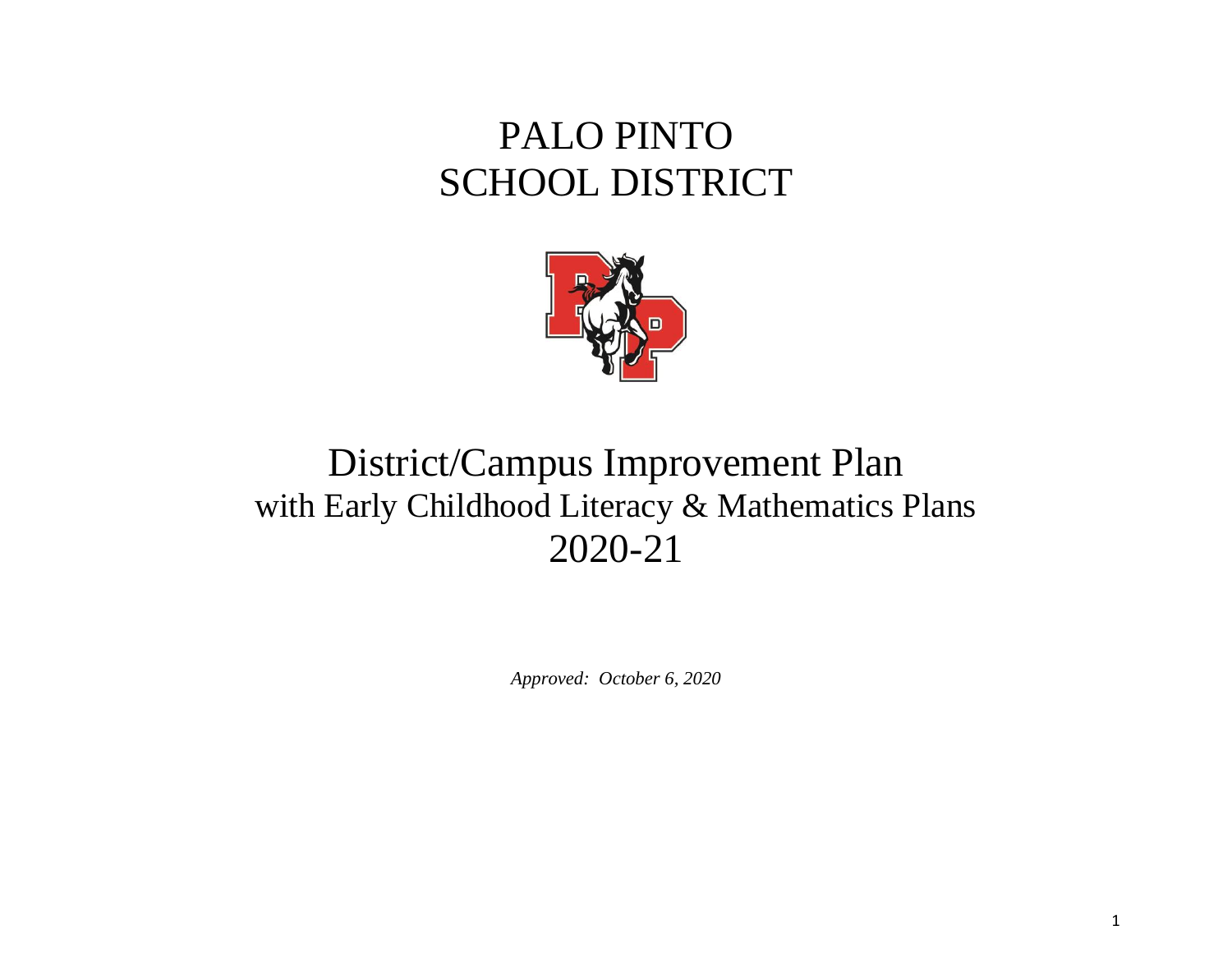*\*Each school district shall have a district improvement plan that is developed, evaluated, and revised annually, in accordance with district policy, by the superintendent with the assistance of the district-level committee. In a district that has only one campus, the districtand campus-level committees may be one committee and the district and campus plans may be one plan. Texas Education Code 11.252(c)*

#### *Vision***:** Educational Excellence

*Mission*: to provide the best of instruction for today and for the future. Our students will be prepared to meet the challenges in their lives.

#### *Core Beliefs*: Palo Pinto ISD believes…

- In the strength, dignity and uniqueness of the individual: students can learn and should learn and should be challenged to their fullest potential.
- We must operate in a climate of openness and trust in which students, staff, parents, community, and the Board of Trustees feel free to exchange their opinions, feelings, and needs.
- In an endless quest for excellence, in continuous evaluation, accountability, and creative adaptation of personnel, programs, and technology for the benefit of the students.
- In our responsibility to develop a positive and creative environment. The results of this environment will be students and staff who possess high self-esteems, self-responsibility, and strong decision-making skills.
- Our school community must be a unifying force which is flexible to the changes and the needs of the students, parents, community, and school staff.

#### *Palo Pinto ISD Board/Superintendent Goals:*

- 1. The District will implement a well-balanced and comprehensive educational program based on individualization and best practices that will provide the resources necessary for all students to meet their full education potential.
- 2. The District will provide appropriate resources to create a safe, secure and caring school environment to support our commitment to academic success.
- 3. The District will exhibit fiscal responsibility and integrity, as evidenced in the annual budget, so as to always be good stewards of the public funds and trust while providing quality programs that meet or exceed the needs of all students.
- 4. The District will strive to encourage opportunities for parents and community members to be fully involved partners in education.
- 5. The District will make every effort to recruit, develop, support, recognize and retain highly qualified personnel in every District position.
- 6. The District will continue to advance the appropriate use of technology by students and teachers in pursuit of excellence in learning.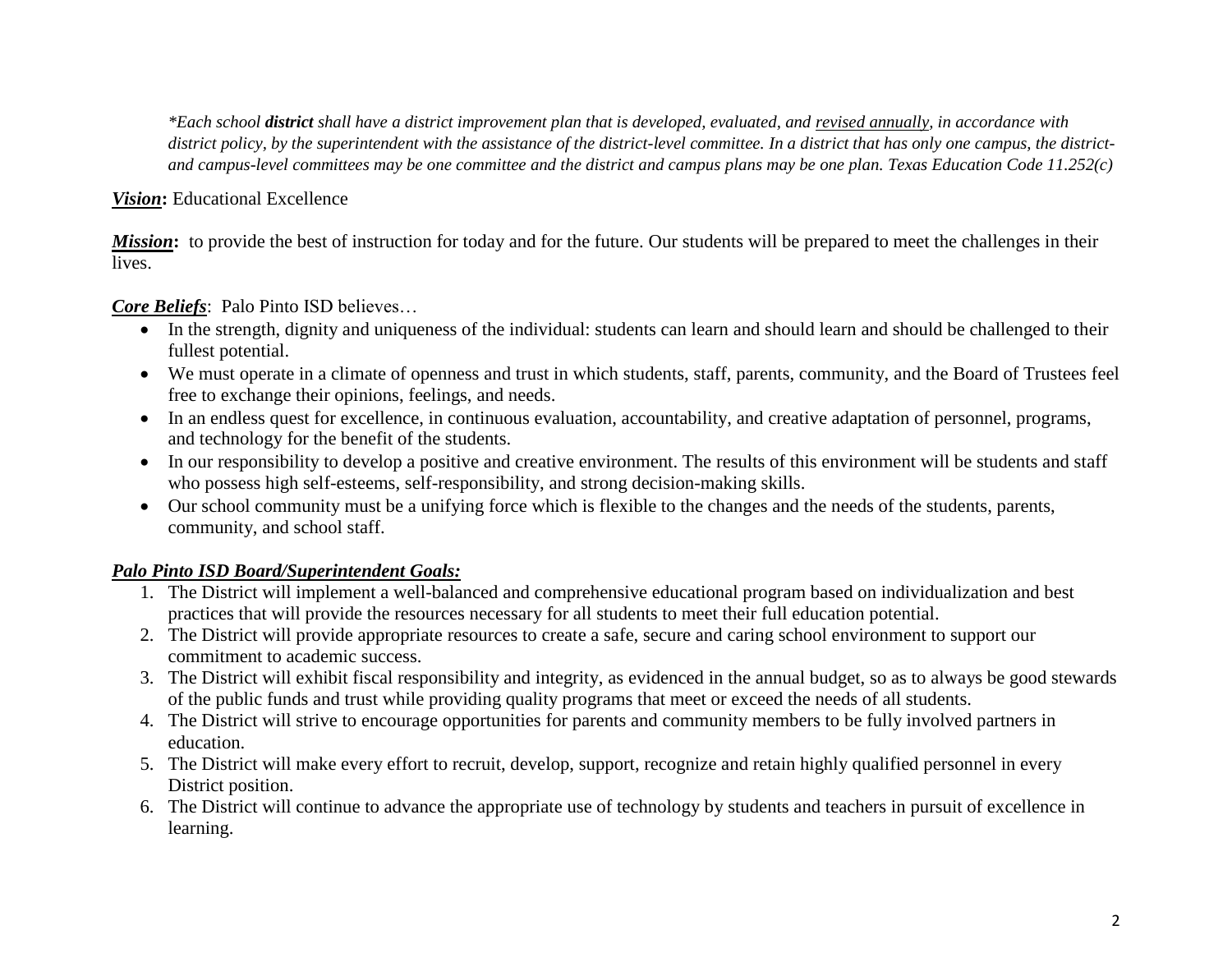- 7. The District will identify, provide, and support ongoing professional development to support the District mission.
- 8. The District will provide and maintain facilities appropriate for the high level of teaching and learning expected.
- 9. The District, and its employees, will communicate effectively in order to portray the desires of a high quality instructional program and facility.

Other Areas of Focus:

- The District will establish enrollment levels so that Palo Pinto ISD will remain a viable Independent School District.
- The District will ensure proper instructional support to meet state and federal accountability standards with commendations, as applicable.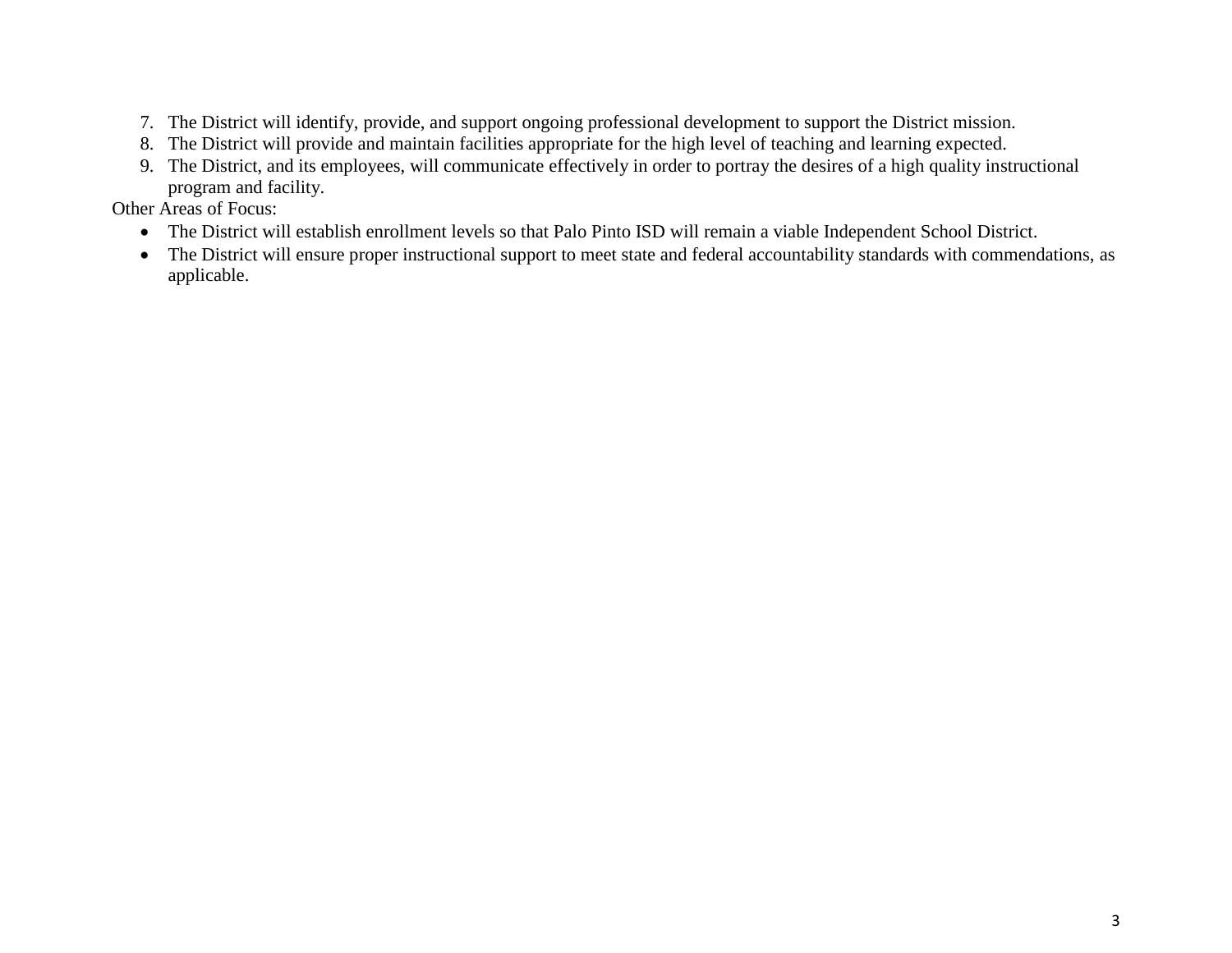#### **Comprehensive Needs Assessment Summary**

*Approved: October 20, 2020*

#### *Identified Strengths:*

- Low teacher student ratios
- Teachers committed to student achievement
- Multi-year success on STAAR
- Earned Five Distinction Designations: Comparative Academic Growth; Post-secondary Readiness; Comparative Closing the Gaps; Academic Achievement Math; Academic Achievement ELAR
- Student success with basic technology applications

#### *Identified Areas for Improvement*

From performance data review and teacher/parent/student surveys, the following areas for improvement were identified:

- Professional Development in instructional planning, differentiating instruction, and cooperative learning strategies
- Continued Implementation of Guided Reading in grades PK-2
- Professional Development & Implementation of Higher Order Thinking Skills in Mathematics in grades 3-6
- $\bullet$  Student and Teacher knowledge and use of  $21<sup>st</sup>$  Century Learning and Technology.
- Continued Fine Arts/Enrichment focus in support of student success.
- Continual enrollment of intermediate students through  $6<sup>th</sup>$  grade.

Identified needs will be addressed by providing ongoing staff development for teachers and paraprofessionals. Staff development will also help to retain highly qualified teachers and paraprofessionals.

Palo Pinto School is a Title I, Part A Schoolwide Campus with approximately 63.5% economically disadvantaged students. The following federal fund sources improve our educational program.

| Title I Part A                    | \$41,549 |
|-----------------------------------|----------|
| Title II Part A                   | \$3,278  |
| Title IV Part A                   | \$10,000 |
| <b>Small, Rural Schools Grant</b> | \$9,100  |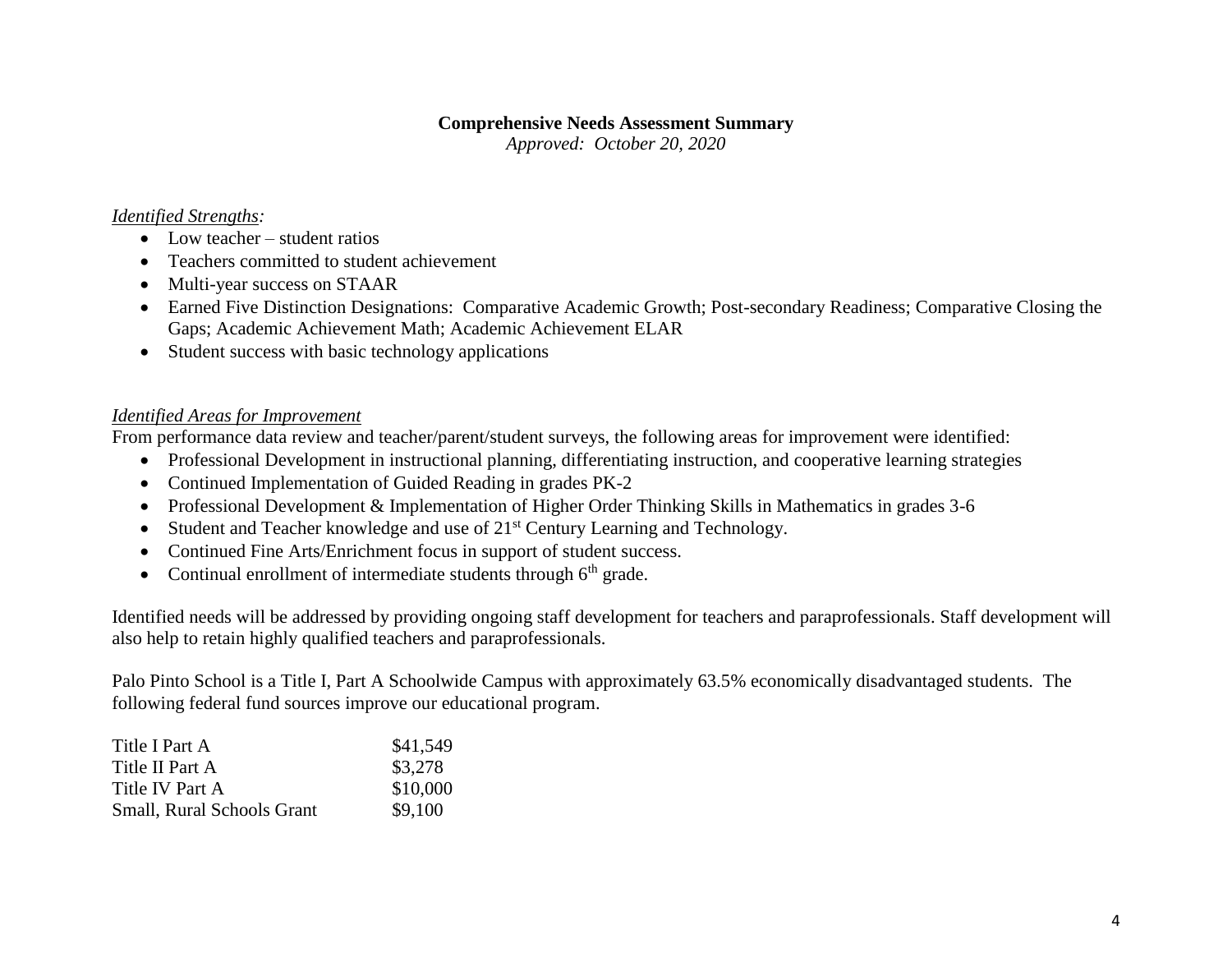#### **Comprehensive Needs Assessment Data Sources:**

Prior year's DIP/CIP & Site-based decision-making committee meeting data

Texas Academic Performance Report (TAPR) data

Domain 1 - Student Achievement data, Domain 2 - Student Progress data, & Domain 3 - Closing the Gaps data, & Distinction Designations data

State of Texas Assessments of Academic Readiness (STAAR) current and longitudinal results, STAAR Progress Measure data

Texas English Language Proficiency Assessment System (TELPAS) results

Benchmark data

Prekindergarten & Kinder-Readiness Data

Race and ethnicity data, including number of students, academic achievement, discipline, attendance, and rates of progress for each group Special Programs data, including number of students, academic achievement, discipline, attendance, and rates of progress for each group Economically Disadvantaged/Non-economically disadvantaged performance, progress, and participation data Special education population, including performance, discipline, progress, and participation data, Section 504 data, Dyslexia data Migrant population, including performance, progress, discipline, attendance, and mobility At-Risk population, including performance, progress, discipline, attendance, and mobility EL data, including academic achievement, progress, support and accommodation needs, race, ethnicity, gender, etc. Response to Intervention (RtI) student achievement data, failure and/or retention rates Attendance rates, Mobility rates, Discipline data, school safety data Staff meeting data, state certified and high-quality staff data, & Teacher/Student Ratio Professional development needs assessment & attendance data, Evaluation(s) of professional development implementation and impact (T-TESS) Parent feedback, Community feedback Capacity and resources data, Budgets/entitlements and expenditures data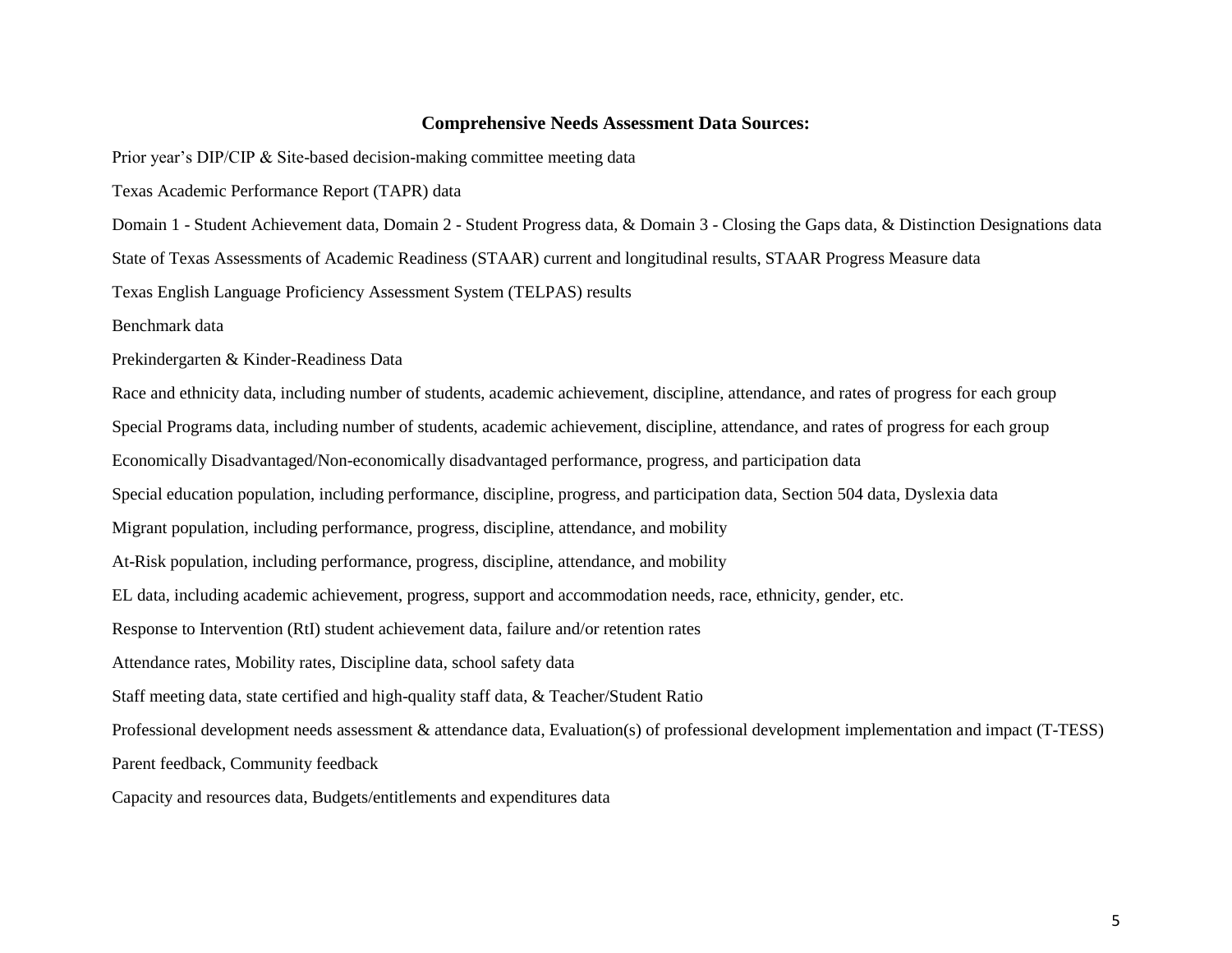#### **Goal 1: The District will implement a well-balanced and comprehensive educational program based on individualization and best practices that will provide the resources necessary for all students to meet their full education potential.**

**Performance Objective 1:** 100% of the students will meet or exceed minimum expectations on the STAAR or a measurable supplemental assessment that identifies student proficiency.

**Evaluation Data Source(s):** PPISD will maintain an A rating for the Student Achievement Domain as measured by the Texas Accountability Rating System, and will continue to earn eligible distinction designations.

**Performance Objective 2:** Students will either make progress or maintain proficiency in both ELA/reading and mathematics from year to year, as measured by STAAR results or other local assessment results.

**Evaluation Data Source(s):** The School Progress Academic Growth scaled score for PPISD will increase from an 88 to 90 by August, 2020 as measured by the Texas Accountability Rating System.

|                                                                                                                                                                                                                                                                        | Person(s)                                  |                                                                                   |                                                                                                                                                                                                                                          |
|------------------------------------------------------------------------------------------------------------------------------------------------------------------------------------------------------------------------------------------------------------------------|--------------------------------------------|-----------------------------------------------------------------------------------|------------------------------------------------------------------------------------------------------------------------------------------------------------------------------------------------------------------------------------------|
| <b>Strategy Description</b>                                                                                                                                                                                                                                            | Responsible                                | <b>Resources</b>                                                                  | <b>Strategy's Expected Result/Impact</b>                                                                                                                                                                                                 |
| Teachers will utilize TEKS-based curriculum for Tier 1 instruction and<br>assessments aligned with the curriculum and approved by the<br>Commissioner to monitor student progress.                                                                                     | Superintendent,<br>Principal &<br>Teachers | State & Local funds                                                               | Teachers can focus more on teaching and learning (rather than<br>materials and resources); implementation of newly adopted<br>ELAR curriculum and aligned resources                                                                      |
| Teachers will regularly monitor student progress (using multiple forms<br>of assessment aligned to the TEKS) to gather data and identify students<br>at risk for academic failure.                                                                                     | Principal &<br>Teachers                    | State/Local Funds;<br>multiple measures of<br>assessments                         | Students will either make progress or maintain proficiency in<br>both ELA/reading and mathematics from year to year                                                                                                                      |
| Provide teachers with time to meet, plan, and work on vertical alignment<br>of instruction (writing program with writing portfolios, review and<br>utilize student data) to make instructional improvements.                                                           | Principal &<br>Teachers                    | Time for staff to meet<br>and plan; dmac &<br>eduphoria                           | Principal & teachers will analyze student data to identify gaps in<br>learning; teachers will have time to plan interventions based upon<br>individual student needs                                                                     |
| Continue to support PK-2 teachers with effective implementation of<br>Guided Reading to ensure students are receiving individualized<br>instruction that builds reading strategies and increases independence                                                          | Principal                                  | Principal time in<br>classrooms; increase<br>number & variety of<br>leveled books | Teachers will be more effective in meeting the needs of diverse<br>learners; increased performance in phonemic awareness, phonics,<br>fluency, vocabulary and comprehension; increased student<br>motivation and interest toward reading |
| Continue to support grades 3-6 teachers with Writing Across the<br>Curriculum (students write in all of their classes, not just language arts)<br>and teaching strategies that enhance higher-order thinking skills, especially<br>in math.                            | Principal                                  | ESC 11 consultants;<br>time for training and<br>in-class support                  | Writing develops students' critical thinking skills and<br>reinforces learning; higher-order thinking skills promote<br>reading and math comprehension and problem-solving skills                                                        |
| Utilize Response to Intervention model; provide differentiated instruction<br>and targeted interventions to identified students in a timely manner; utilize<br>supplemental reading $\&$ math programs to improve student achievement $\&$<br>close instructional gaps | Principal &<br>Interventionist             | Federal/state/local                                                               | Evidence-based activities, strategies, and interventions will<br>improve student outcomes & meet the academic and<br>educational needs of all students                                                                                   |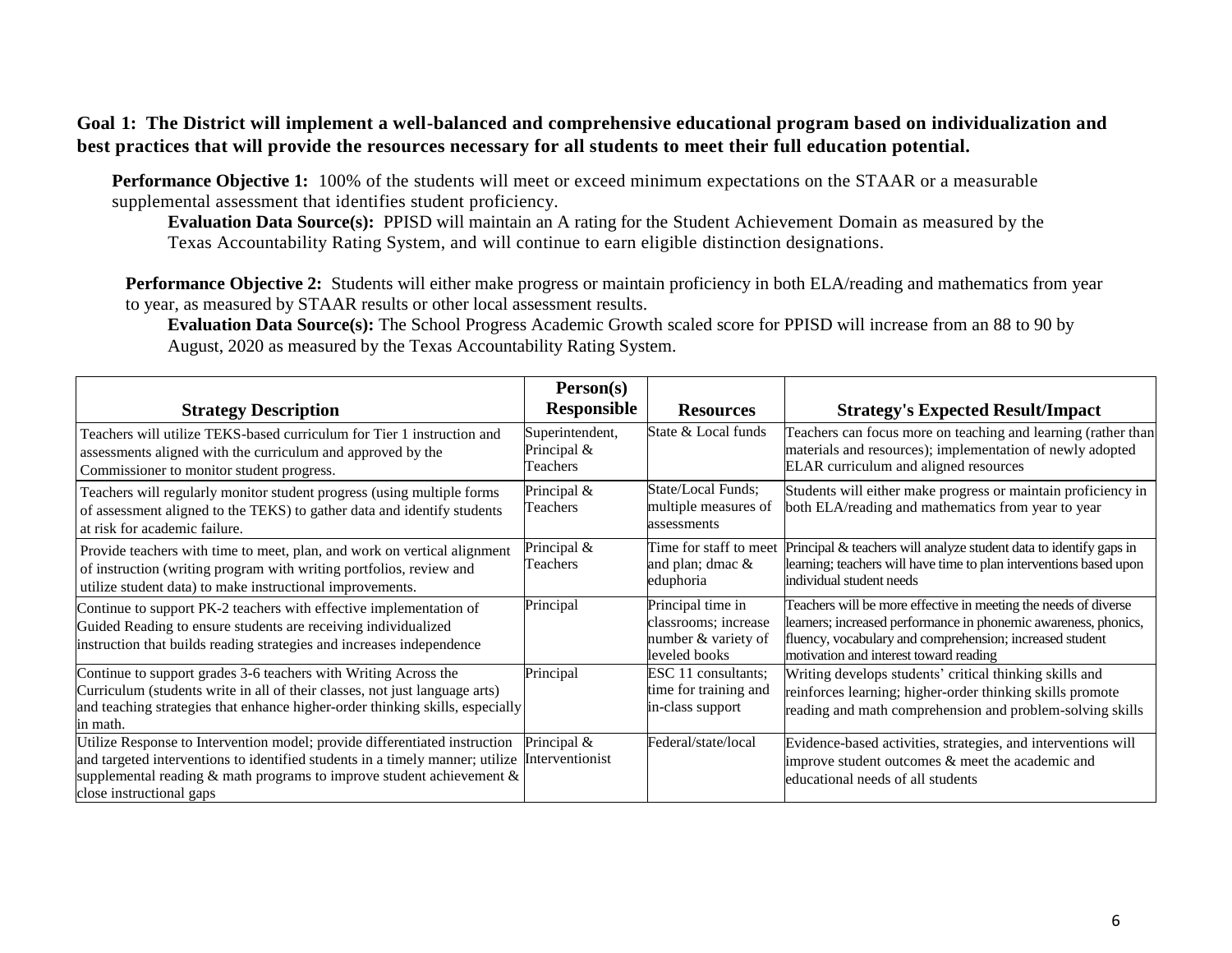|                                                                                                                                                                                                                                                                                      | Person(s)                                          |                                                                     |                                                                                                                                                                                                                                                                        |
|--------------------------------------------------------------------------------------------------------------------------------------------------------------------------------------------------------------------------------------------------------------------------------------|----------------------------------------------------|---------------------------------------------------------------------|------------------------------------------------------------------------------------------------------------------------------------------------------------------------------------------------------------------------------------------------------------------------|
| <b>Strategy Description</b>                                                                                                                                                                                                                                                          | <b>Responsible</b>                                 | <b>Resources</b>                                                    | <b>Strategy's Expected Result/Impact</b>                                                                                                                                                                                                                               |
| Utilize paraprofessionals, Interventionist, and other staff as needed to<br>provide supplemental instruction, interventions, and/or classroom support                                                                                                                                | Superintendent,<br>Principal, &<br>Interventionist | Local/state; Title $1$ ,<br>Title II, Title IV                      | Additional staff ensure that students receive individualized<br>instruction and support as needed to be successful                                                                                                                                                     |
| Provide a full day high-quality prekindergarten program that is<br>developmentally appropriate, multi-sensory and experiential                                                                                                                                                       | Principal & PreK<br>Teacher                        | State and local funds                                               | Students will obtain strong foundational knowledge and<br>skills across 5 primary domains of development and will<br>demonstrate Kinder-readiness                                                                                                                      |
| Add a staff member to implement a Fine Arts Program; provide daily<br>instruction in theater, music, art, and/or technology for all grade levels                                                                                                                                     | <b>Fine Arts Teacher</b>                           | Local/state/federal<br>funds for staff,<br>resources & equipment    | A well-rounded program of instruction will better meet the<br>academic needs of all students; increased student engagement                                                                                                                                             |
| Provide opportunities outside the regular classroom setting to meet the<br>needs of all learners by offering enrichment classes and activities, support<br>and/or sponsor extracurricular activities, clubs, and organizations that<br>provide enhanced experiences for all students | Principal &<br>Teachers                            | State and local funds;<br>Staff, parents, $\&$<br>volunteers        | Students will be encouraged and challenged to meet their full<br>educational potential through increased opportunities such as<br>field trips and involvement in extra-curricular activities such<br>as UIL, Boy Scouts, & Girl Scouts, BOB                            |
| Utilize Destination Imagination to provide hands-on, collaborative and<br>unique educational experiences across seven project-based Challenge<br>types-Technical, Scientific, Engineering, Fine Arts, Improvisational,<br>Service Learning, and Early Learning for advanced learners | Principal &<br>Teachers                            |                                                                     | GT funds; Volunteers   A well-balanced, appropriate curriculum and educational<br>experience will be provided to all students, including students<br>identified as Gifted & Talented; Students will be encouraged<br>and challenged to meet full educational potential |
| Design and implement appropriate compensatory, intensive, or<br>accelerated instruction that enables students to be performing at grade<br>level at the conclusion of the next regular school term.                                                                                  | Principal &<br>Teachers                            | <b>State Comp Ed</b>                                                | Increase in student performance for students identified as at-<br>risk as a result of academic interventions (tutorials, credit<br>recovery, summer school, etc.)                                                                                                      |
| Teachers will meet the needs of all learners, including students with<br>disabilities and students eligible under 504, by providing instructional<br>accommodations & supports based upon individual IEPs and 504 plans.                                                             | Principal &<br>Teachers                            | Palo Pinto County<br><b>Special Education</b><br>SSA; ARD committee | Students with disabilities will be educated in the Least<br>Restrictive Environment; improved student outcomes                                                                                                                                                         |
| Students identified as Limited English Proficient will receive support<br>through certified ESL classroom teacher or ESL pullout program                                                                                                                                             | Principal &<br>Teachers                            | Region 11 Title III<br><b>SSA</b> staff; LPAC<br>committee          | Increase in student performance for students identified as<br>Limited English Proficient                                                                                                                                                                               |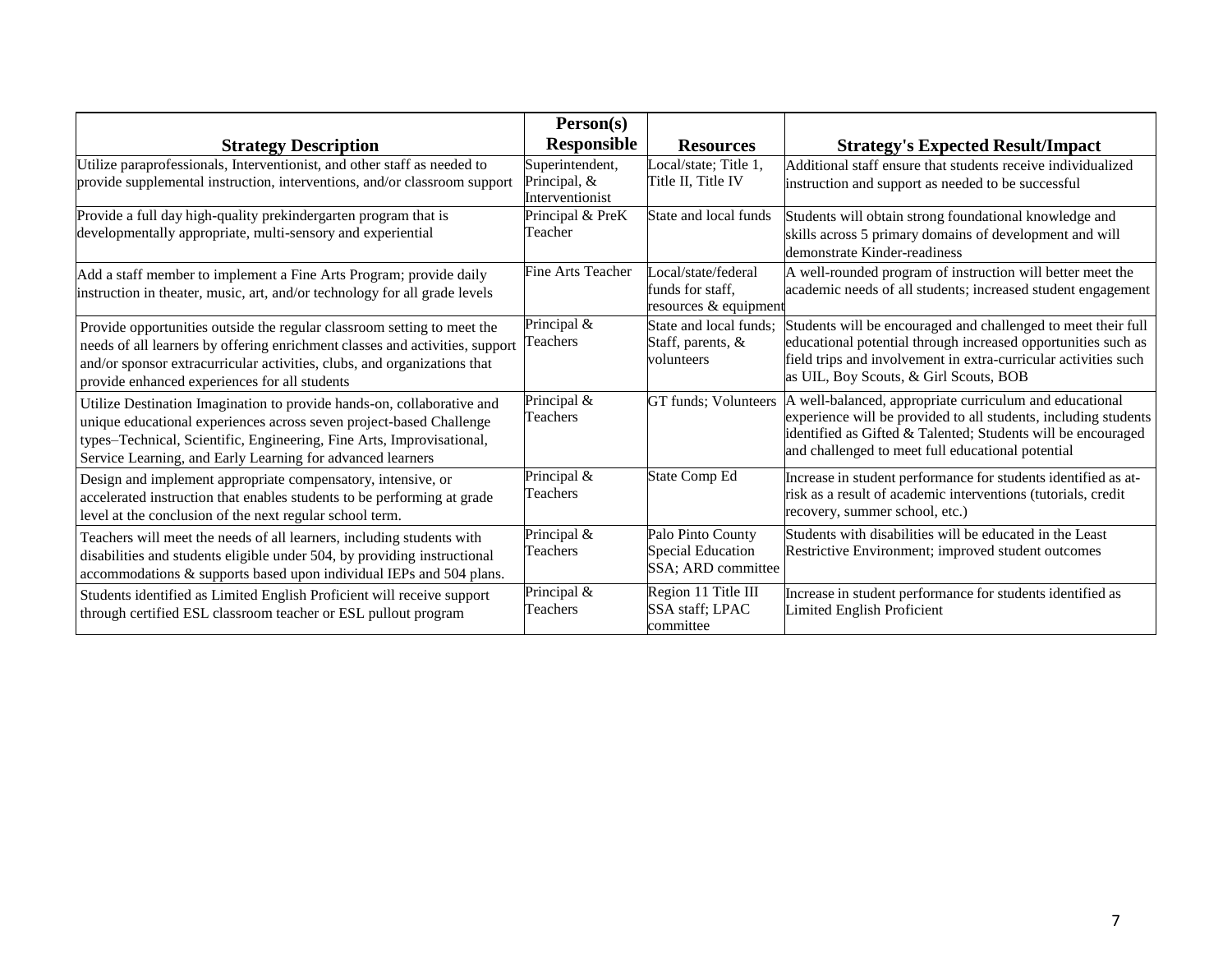#### **Goal 2: The District will provide appropriate resources to create a safe, secure and caring school environment to support our commitment to academic success.**

**Performance Objective 1:** School personnel and community members will work together to ensure a quality and safe school so that students will be educated in learning environments that are safe, drug free, and conducive to learning. **Evaluation Data Source(s):** Student, parents, and staff surveys /annual parent and community evaluation results

| <b>Strategy Description</b>                                                                                                                                                                                                                                                                   | Person (s)<br><b>Responsible</b>           | <b>Resources</b>                                                                           | <b>Strategy's Expected Result/Impact</b>                                                                                                                                                  |
|-----------------------------------------------------------------------------------------------------------------------------------------------------------------------------------------------------------------------------------------------------------------------------------------------|--------------------------------------------|--------------------------------------------------------------------------------------------|-------------------------------------------------------------------------------------------------------------------------------------------------------------------------------------------|
| Implement schoolwide tiered model to prevent & address problem<br>behavior; utilize discipline management techniques as part of<br>progressive interventions for behavior prohibited by the Student Code of<br>Conduct or classroom rules.                                                    | Superintendent,<br>Principal &<br>Teachers | Leadership & staff<br>planning time                                                        | Staff will engage in process to develop and enforce common<br>expectations and consequences; reduced number of student<br>referrals to office for discipline during instructional periods |
| Staff and students (as appropriate) will receive training on social issues<br>such as harassment, sexual abuse/maltreatment of children, conflict<br>resolution, violence prevention and intervention, suicide prevention,<br>bullying, drug use, discipline management, and internet safety. | Superintendent &<br>Principal              | Pecan Valley Centers;<br>Star Council - Drug-<br>Free Communities;<br>Area law enforcement | Students will have access to counseling and will receive services<br>as appropriate; compliance with statutory training requirements<br>for public school employees                       |
| Implement strategies to facilitate effective transitions for students from<br>early childhood programs or home to Pre-K or Kindergarten; from<br>elementary school to next district; for students new to PPISD, students in<br>foster care & students experiencing homelessness               | & Secretary                                | Principal, Teachers, State and local funds                                                 | Students will be provided with immediate enrollment,<br>transportation, additional academic support, and counseling as<br>appropriate.                                                    |
| Implement a coordinated health program to ensure students are<br>participating in moderate to vigorous physical activity for the<br>mandatory number of minutes for physical activity for students.                                                                                           | Principal &<br>Teachers                    | State and local funds                                                                      | Implementation of the Health and Wellness Plan; compliance<br>with requirements for students to participate in moderate to<br>vigorous physical activity                                  |
| Conduct a school safety audit; improve and update school security<br>measures to provide a safe and secure learning environment for<br>students and staff                                                                                                                                     | Superintendent &<br>Principal              | funds                                                                                      | SRSA; State and local Updated crisis management plan, emergency operation plan,<br>and multi-hazard plan; maintain safe and disciplined<br>environment conducive to student learning      |
| Partner/coordinate with local community organizations as needed to provide Superintendent &<br>services such as counseling, school-based mental health programs, and<br>mentoring services, as needed, to students identified as at-risk                                                      | Principal                                  | Pecan Valley Centers;<br><b>STAR Council</b> ; State<br>Comp Ed funds                      | Services will be provided to students and families as<br>appropriate; increase in student performance and attendance                                                                      |
| Continue partnership with Star Council for weekly lessons and/or<br>presentations on a variety of subjects including drugs, tobacco, alcohol,<br>bullying, communication skills, social skills, and character education<br>lessons                                                            | Superintendent &<br>Principal              | Star Council - Drug-<br><b>Free Communities</b>                                            | Improved health and wellness of students and families;<br>improved school culture and climate                                                                                             |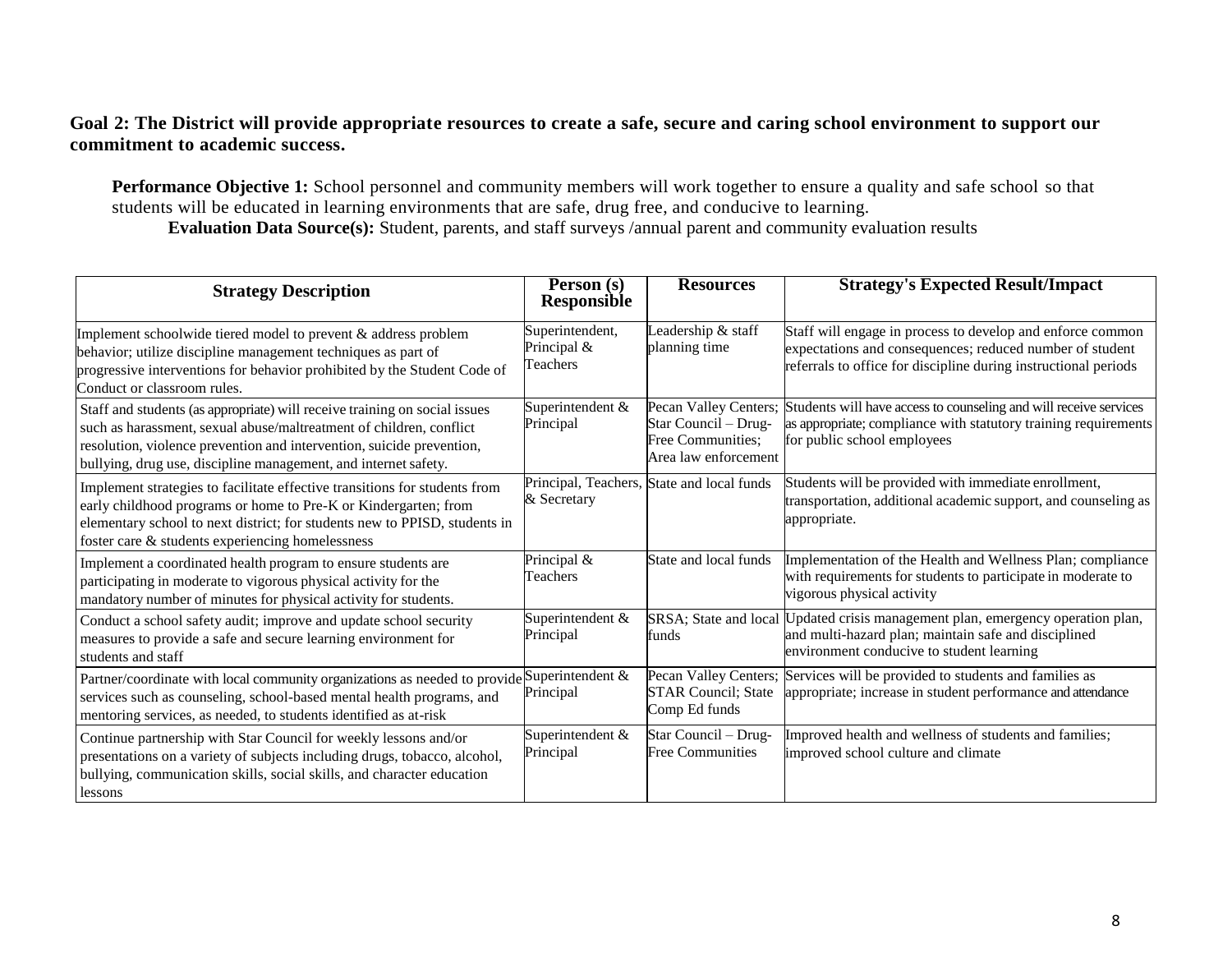#### **Goal 3: The District will exhibit fiscal responsibility and integrity so as to always be good stewards of the public funds and trust while providing quality programs that meet or exceed the needs of all students.**

**Performance Objective 1:** Allocate and use financial resources in the most efficient way possible to improve the quality of education provided to the students and promote good stewardship of taxpayer resources.

**Evaluation Data Source(s):** PPISD will meet or exceed state accountability standards and public reporting requirements.

| <b>Strategy Description</b>                                                                                                                                                                                                                                                                          | Person (s)<br><b>Responsible</b> | <b>Resources</b>                                                         | <b>Strategy's Expected Result/Impact</b>                                                                                                                        |
|------------------------------------------------------------------------------------------------------------------------------------------------------------------------------------------------------------------------------------------------------------------------------------------------------|----------------------------------|--------------------------------------------------------------------------|-----------------------------------------------------------------------------------------------------------------------------------------------------------------|
| Manage financial resources to provide the maximum allocation possible<br>for direct instructional purposes; maintain fiscal compliance.                                                                                                                                                              | Superintendent &<br>School Board | <b>ESC</b> Region 11                                                     | FASRG; local auditor; Maintain fiscal compliance and low-risk status as<br>determined by TEA and local auditor; School FIRST<br>rating; AFR                     |
| Ensure accuracy and integrity of student attendance data (PEIMS data)<br>to inform allocation of Foundation School Program (FSP) and grant<br>funds.                                                                                                                                                 | Superintendent &<br>Principal    | Student Attendance<br><b>Accounting Handbook by TEA</b><br>Region 11 ESC | Maintain fiscal compliance and low-risk status as determined                                                                                                    |
| Provide and/or post financial information reports and share other reports<br>(Accountability, Health & Safety, Governance & Personnel) at each<br>meeting of the Board of Trustees as required.                                                                                                      | Superintendent                   | State and federal<br>guidance                                            | School website will have current postings and information as<br>required by state & federal rules, regulations, and deadlines<br>for district reporting         |
| Conduct an annual Comprehensive Needs Assessment (with students,<br>parents and other members of the community) for the entire school as part<br>of the continuous improvement planning process.                                                                                                     | Principal &<br>Committee         | <b>Business</b><br>Representatives                                       | Parents, Community & Allocation of funds, especial federal funds, will be outlined in<br>DIP/CIP and will meet needs identified by committee                    |
| Follow state and federal guidelines for planning and decision-making<br>with a committee of professional staff, including at least one special<br>education teacher and classroom teachers, as well as parents of students<br>enrolled in district, business representatives, and community members. | Superintendent &<br>Principal    | State and federal<br>guidance                                            | Annual review and revision of the DIP/CIP; annual Board<br>approval of goals and objectives; parents and families will be<br>included in school decision-making |
| Conduct program evaluations to determine impact and effectiveness of<br>programs and initiatives and process reviews to increase learning time and<br>reduce duplication of services and resources.                                                                                                  | Principal &<br>Committee         | <b>Business</b><br>Representatives                                       | Parents, Community & Efficient allocation and use financial resources while<br>improving the quality of education provided to students.                         |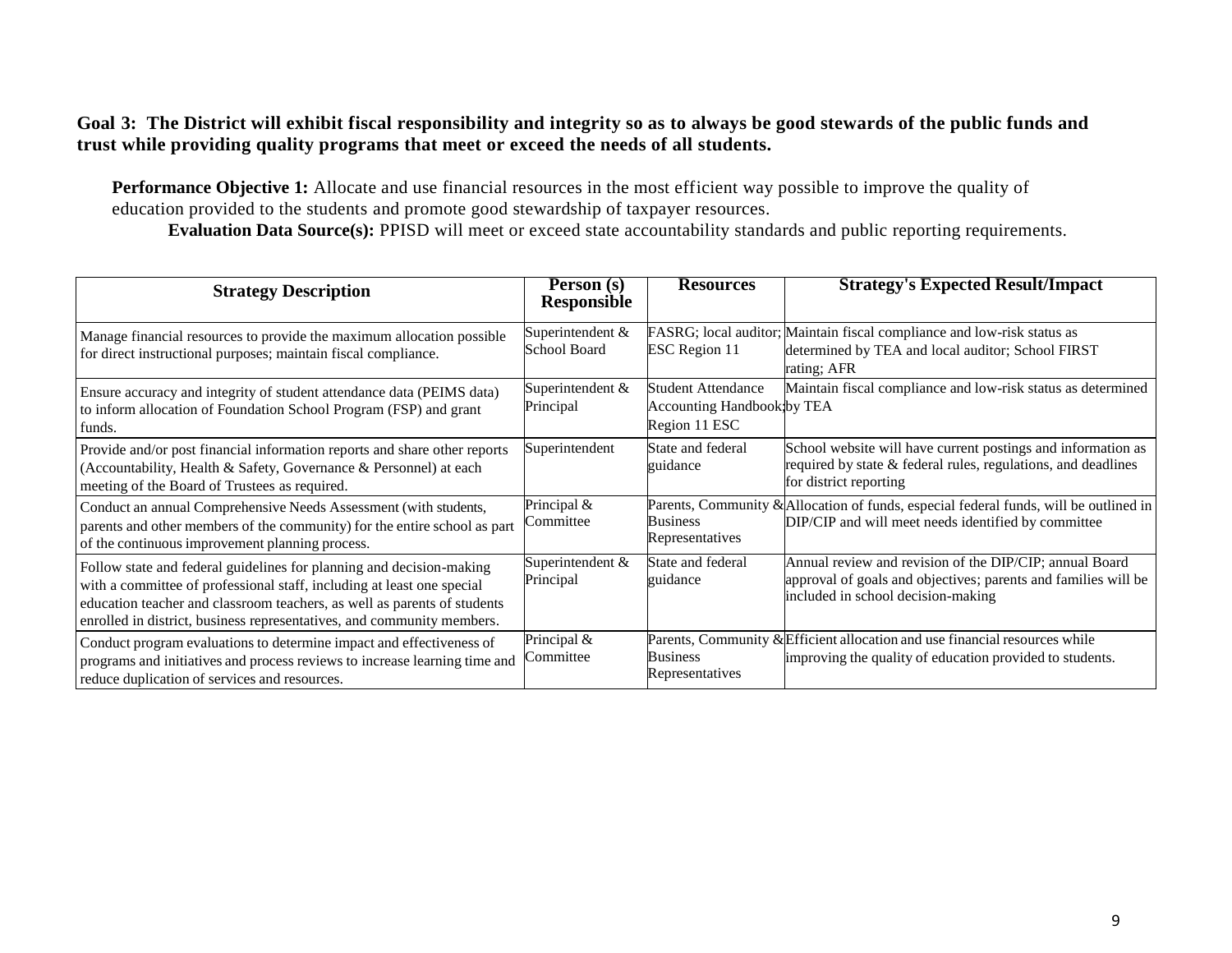#### **Goal 4: The District will strive to encourage opportunities for parents and community members to be fully involved partners in education**.

**Performance Objective 1:** PPISD will conduct outreach to all parents and family members and implement programs, activities, and procedures to promote the involvement of parents and family members for improved student academic achievement.

**Evaluation Data Source(s):** Title I meetings and parent-teacher conferences will be offered on multiple dates with a variety of meeting times as documented by the school calendar and other school-home correspondence.

|                                                                                                                                                                                                                                                                                                                                                           | Person(s)                      |                                      |                                                                                                                                                                                                                                                                               |
|-----------------------------------------------------------------------------------------------------------------------------------------------------------------------------------------------------------------------------------------------------------------------------------------------------------------------------------------------------------|--------------------------------|--------------------------------------|-------------------------------------------------------------------------------------------------------------------------------------------------------------------------------------------------------------------------------------------------------------------------------|
| <b>Strategy Description</b>                                                                                                                                                                                                                                                                                                                               | <b>Responsible</b>             | <b>Resources</b>                     | <b>Strategy's Expected Result/Impact</b>                                                                                                                                                                                                                                      |
| Improve recruitment efforts to involve families as volunteers and<br>audiences at the school or in other locations to support students and<br>school programs.                                                                                                                                                                                            | Principal &<br>Teachers        | State and local funds:<br>staff time | Increased parent and family engagement; more effective<br>family engagement that supports student achievement and<br>success                                                                                                                                                  |
| Offer opportunities and workshops to build parents' capacity to<br>promote effective family engagement that supports student achievement<br>and closes the achievement gap; Survey parents to identify needs                                                                                                                                              |                                | <b>Business</b><br>Representatives   | Principal & Teachers Parents, Community & Parents and families will be provided with information that<br>will encourage engagement with children as a means to<br>increase student achievement.                                                                               |
| Provide a dynamic and informative district website and utilize<br>appropriate social media outlets to inform parents and community of<br>school programs, volunteer activities; opportunities to provide input and<br>parent and family engagement opportunities.                                                                                         | Principal &<br>Teachers        | State and local funds                | Increased attendance and involvement at events such as Meet<br>the Teacher, Grandparents' Day, Parent Teacher Conferences,<br>Veterans Day, fall festival, field day, Thanksgiving Dinner, &<br>Mothers' Day Luncheon, etc.                                                   |
| The campus improvement plan will be regularly monitored and revised<br>as necessary based on student needs to ensure all students are provided<br>opportunities to meet the challenging state academic standards.                                                                                                                                         | Principal &<br>Committee       | <b>Business</b><br>Representatives   | Parents, Community & $CIP$ will delineate instructional methods for addressing needs<br>of student groups not achieving full potential as well as<br>methods for addressing needs of students for special<br>programs.                                                        |
| Involve parents and families in an organized, ongoing, and timely way,<br>in the planning, review, and improvement of parent and family<br>engagement policies, school-parent compacts, and parent and family<br>engagement plans and program evaluations. Parents will be offered<br>flexible meeting times, such as meetings in the morning or evening. | Principal &<br>Committee       | <b>Business</b><br>Representatives   | Parents, Community & The School-Parent compact and the Parental Involvement<br>Program will be reviewed annually with the input of parents.<br>Parents will have access to the Student Handbook, Code of<br>Conduct, Parent Involvement Policy, and School-Parent<br>Compact. |
| Identify strategies to lower barriers to participation by parents in campus<br>and district decision-making. Parents will have multiple avenues to give<br>feedback through evaluations, communication with the principal,<br>attendance and feedback given at meetings.                                                                                  | Principal &<br>Committee       | <b>Business</b><br>Representatives   | Parents, Community & Increase in parents willing to engage in the continuous<br>improvement process; increased survey participation;<br>additional parent feedback regarding programs and planning.                                                                           |
| Parents and families will be informed of their child's progress in the<br>following ways: parent-teacher conferences (formal and informal,) report<br>cards & progress reports, and phone calls and written communication.<br>The school will offer flexible meeting times for parents.                                                                   | Principal & Teacher Staff time |                                      | Parents will receive relevant data on attendance, behavior, and<br>academic progress and performance of their child.                                                                                                                                                          |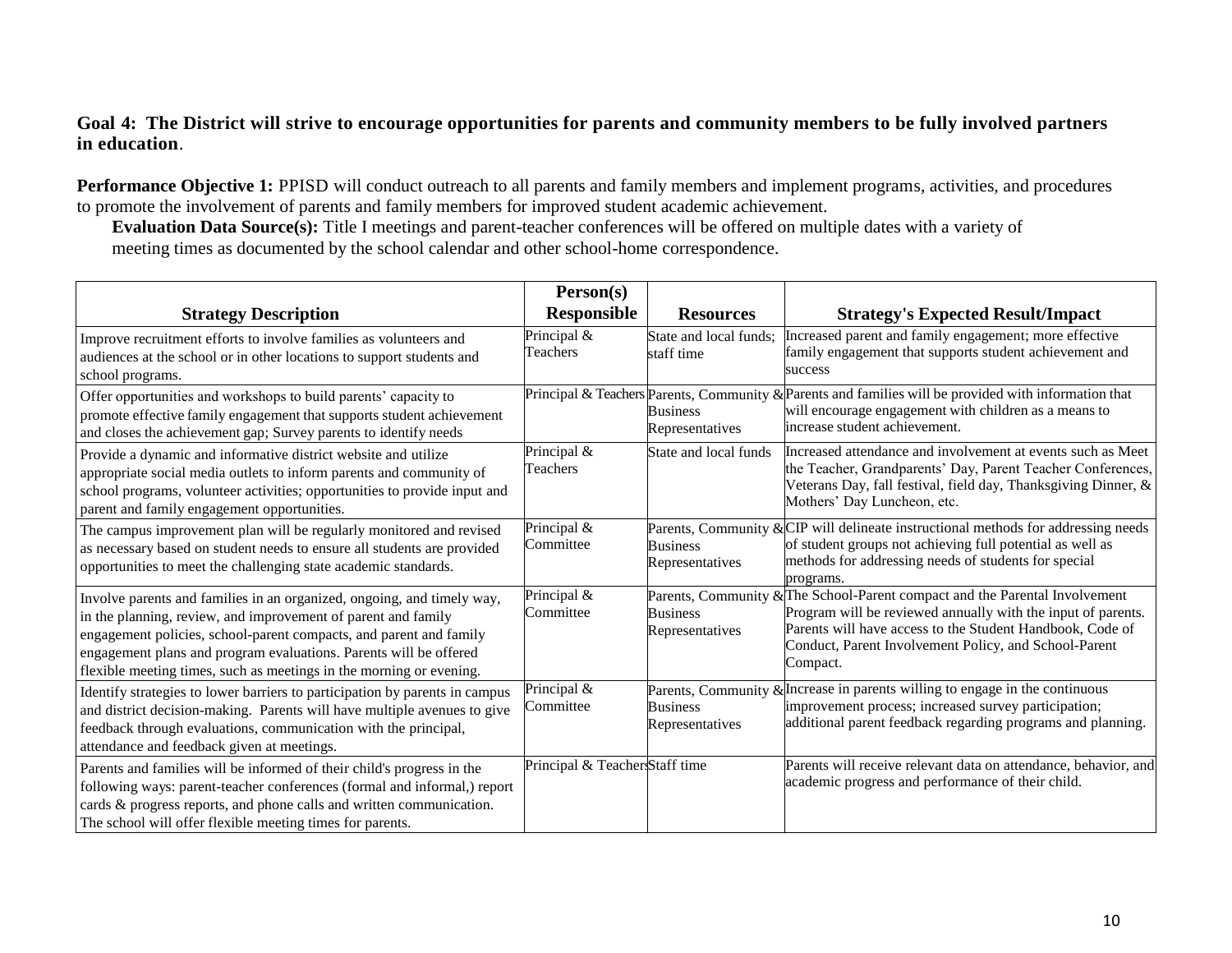#### **Goal 5: The District will make every effort to recruit, develop, support, recognize and retain highly qualified personnel in every District position.**

**Performance Objective 1:** Develop and support staff in every district position; promote retention of staff in every district position.

**Evaluation Data Source(s):** Staff retention & turnover rates

| <b>Strategy Description</b>                                                                                                                                                                                         | Person (s)<br>Responsible                   | <b>Resources</b>                         | <b>Strategy's Expected Result/Impact</b>                                                                                                                                 |
|---------------------------------------------------------------------------------------------------------------------------------------------------------------------------------------------------------------------|---------------------------------------------|------------------------------------------|--------------------------------------------------------------------------------------------------------------------------------------------------------------------------|
| Recruit and hire highly effective teachers                                                                                                                                                                          | Superintendent                              | State, Local                             | Increase in student performance for all student groups;<br>increase in number of students meeting grade level<br>expectations in all grades and content areas            |
| Utilize the T-TESS & T-PESS evaluation system as designed to promote<br>professional growth at all levels of the organization.                                                                                      | Superintendent<br>& Principal               | Training & time<br>for conferences       | Teachers will create an individual improvement plan through<br><b>T-TESS</b>                                                                                             |
| Principal will mentor and/or ensure mentorship for inexperienced<br>teachers and will ensure all teachers have support in meeting the needs<br>of diverse learners.                                                 | Principal &<br>Teachers                     | Training & time                          | Low-income and minority students will not be taught at<br>disproportionate rates by ineffective, inexperienced, and/or<br>out-of-field teachers; improved T-TESS ratings |
| Meet identified needs of teachers such as providing on-site instructional<br>coaching, promoting opportunities for teachers to attend content-based<br>PD and/or collaborate with professionals teaching elsewhere. | Principal                                   | fees; state and local<br>funds: Title II | Region 11 consultant Teachers will have access to ongoing professional<br>development based upon needs; improved T-TESS ratings                                          |
| Conduct team-building activities during back-to-school staff development;<br>monthly birthday luncheons & other activities throughout the year to honor<br>and recognize all staff                                  | Superintendent,<br>Principal, &<br>Teachers | Local, PTO                               | Increased staff retention; improved school<br>culture/climate                                                                                                            |
| Utilize personalized strategies to retain high performing staff (leadership<br>opportunities, recognition, and/or financial reward, as appropriate)                                                                 | Superintendent<br>& Principal               | Local, state, &<br>federal               | Increased staff retention; improved school culture/climate                                                                                                               |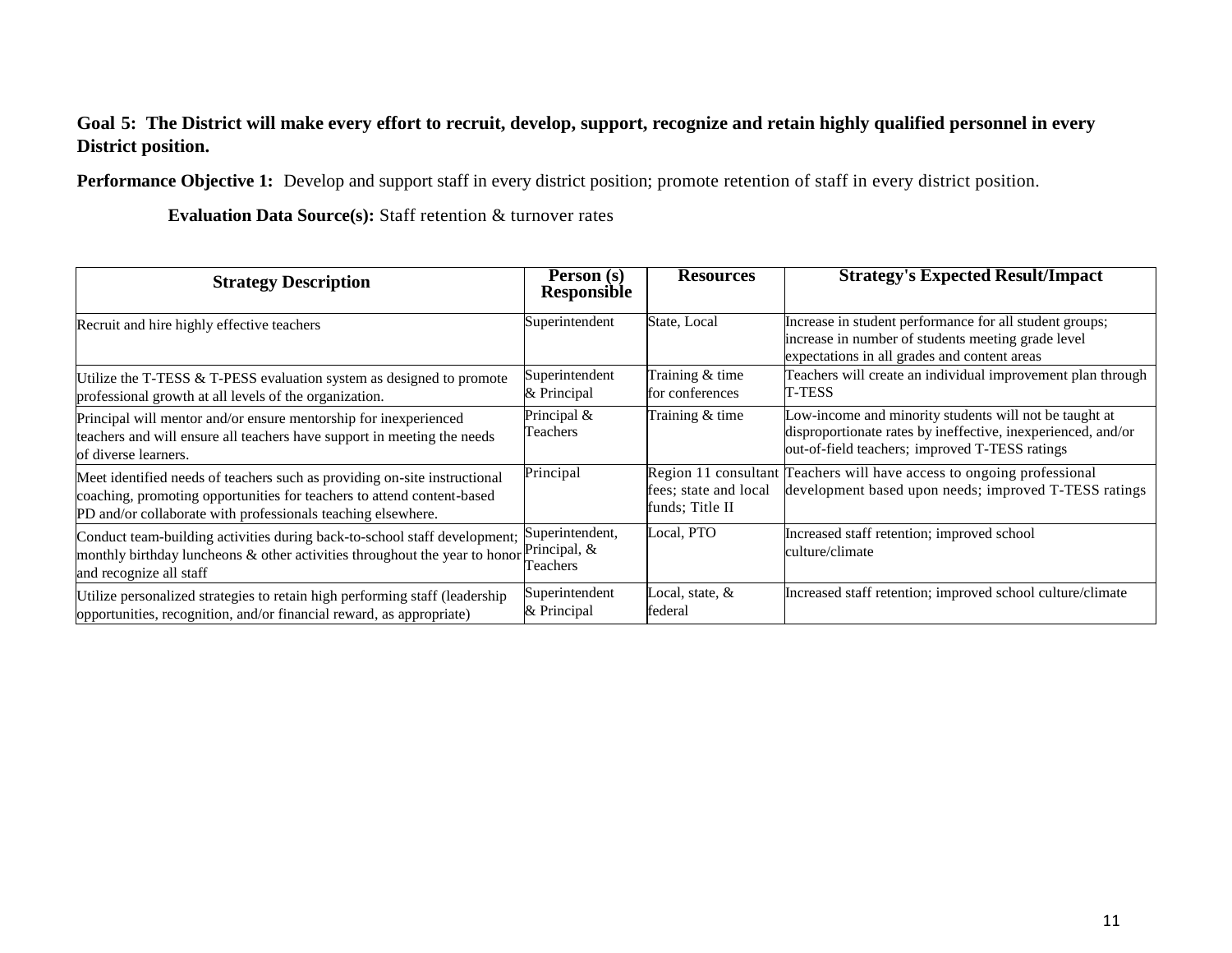#### **Goal 6: The District will continue to advance the appropriate use of technology by students and teachers in pursuit of excellence in learning.**

**Performance Objective 1:** Instructional technology will be updated over time to ensure all classrooms have working technology hardware and staff utilize technology to enhance instruction, personalize student learning and develop problem-solving skills.

**Evaluation Data Source(s):** T-TESS ratings; Technology Inventory

| <b>Strategy Description</b>                                                                                                                                                                                            | Person (s)<br><b>Responsible</b> | <b>Resources</b>           | <b>Strategy's Expected Result/Impact</b>                    |
|------------------------------------------------------------------------------------------------------------------------------------------------------------------------------------------------------------------------|----------------------------------|----------------------------|-------------------------------------------------------------|
| Maintain and enhance the technology infrastructure with a focus on 1-                                                                                                                                                  | Superintendent &                 | State/Local/Federal        | Teachers and students will have updated resources (document |
| to-1 computing and web 2.0 applications                                                                                                                                                                                | Principal                        | <b>SRSA</b>                | cameras, projectors, mobile computers, tablets, etc.)       |
| Align curriculum with technology resources $\&$ utilize supplemental                                                                                                                                                   | Superintendent &                 | State/Local/Federal        | Integration of technology in instruction to increase        |
| digital resources such as Discovery Education digital resources.                                                                                                                                                       | Principal                        |                            | effectiveness of student learning                           |
| Utilize age-appropriate software in classrooms and lab: Lone Star                                                                                                                                                      | Principal &                      | State/Local                | Increased student engagement; students will                 |
| Learning, Pearson Realize, Renaissance Place, STEMscopes.                                                                                                                                                              | Teachers                         | <b>SRSA</b>                | develop computer literacy skills                            |
| Provide supplemental academic programs to improve student achievement<br>in core academic areas (Pearson Realize, Renaissance Place, STEMscopes, & Principal<br>Think Central, Study Island, Think Through Math, etc.) | Superintendent                   | Local/State and<br>Title I | Improved student performance; increased student engagement  |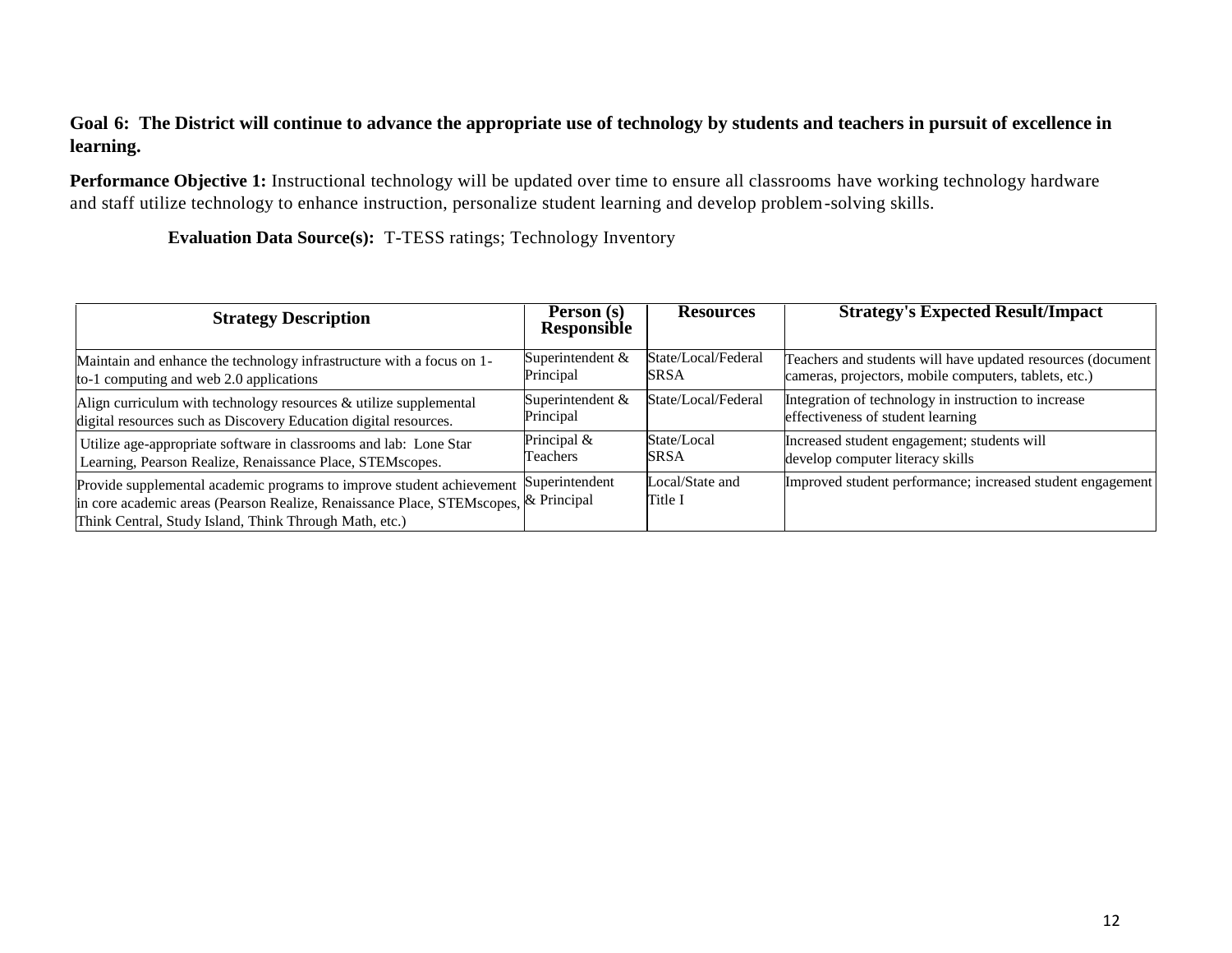#### **Goal 7: The District will identify, provide, and support ongoing professional development to support the District mission.**

**Performance Objective 1:** Support and enhance the knowledge and skills of current staff with job-embedded professional learning throughout the school year in a variety of platforms.

**Evaluation Data Source(s):** 100% of teachers will be rated proficient or above on all dimensions of T-TESS; student performance will increase.

| <b>Strategy Description</b>                                                                                                                                                                                       | Person (s)<br>Responsible               | <b>Resources</b>                     | <b>Strategy's Expected Result/Impact</b>                                                                                                             |
|-------------------------------------------------------------------------------------------------------------------------------------------------------------------------------------------------------------------|-----------------------------------------|--------------------------------------|------------------------------------------------------------------------------------------------------------------------------------------------------|
| District personnel, school trustees, and parents will participate in continual<br>personal and professional growth opportunities through a variety of<br>platforms, including job-embedded professional learning. | Superintendent &<br><b>School Board</b> | State, Local<br><b>TASA/TASB</b>     | Administration will attend PD (including conferences,<br>conventions); Board members will meet school board training<br>requirements required by law |
| Provide high-quality ongoing training to ensure staff are knowledgeable<br>in their content area, use current research-based instructional strategies,<br>and practice ongoing effective assessment methods.      | Superintendent &<br>Principal           | State, Local; Title II;<br>Region 11 | Individualized professional development plans are<br>developed and implemented to support all staff                                                  |
| Provide PD to ensure staff keep abreast of creative or innovative<br>techniques in instruction to improve student learning (cooperative learning<br>and student engagement)                                       | Superintendent &<br>Principal           | State, Local;<br>Region 11           | Increased student engagement & performance;<br>improved T-TESS ratings                                                                               |
| Continue utilization of the Fundamental Five: The Formula for Quality<br>Instruction approach and provide support for teachers, as needed, to ensure<br>effective implementation                                  | Principal                               | Principal time in<br>classrooms      | Teachers will use five practices to dramatically improve<br>instructional rigor and relevance, and student performance                               |
| Support teachers via ongoing observation/feedback, data meetings,<br>modeling, and job-embedded feedback loops                                                                                                    | Principal                               | Principal time in                    | Consistent walkthroughs and T-TESS implementation will<br>classrooms; Region 11 ensure the continuous improvement of instruction                     |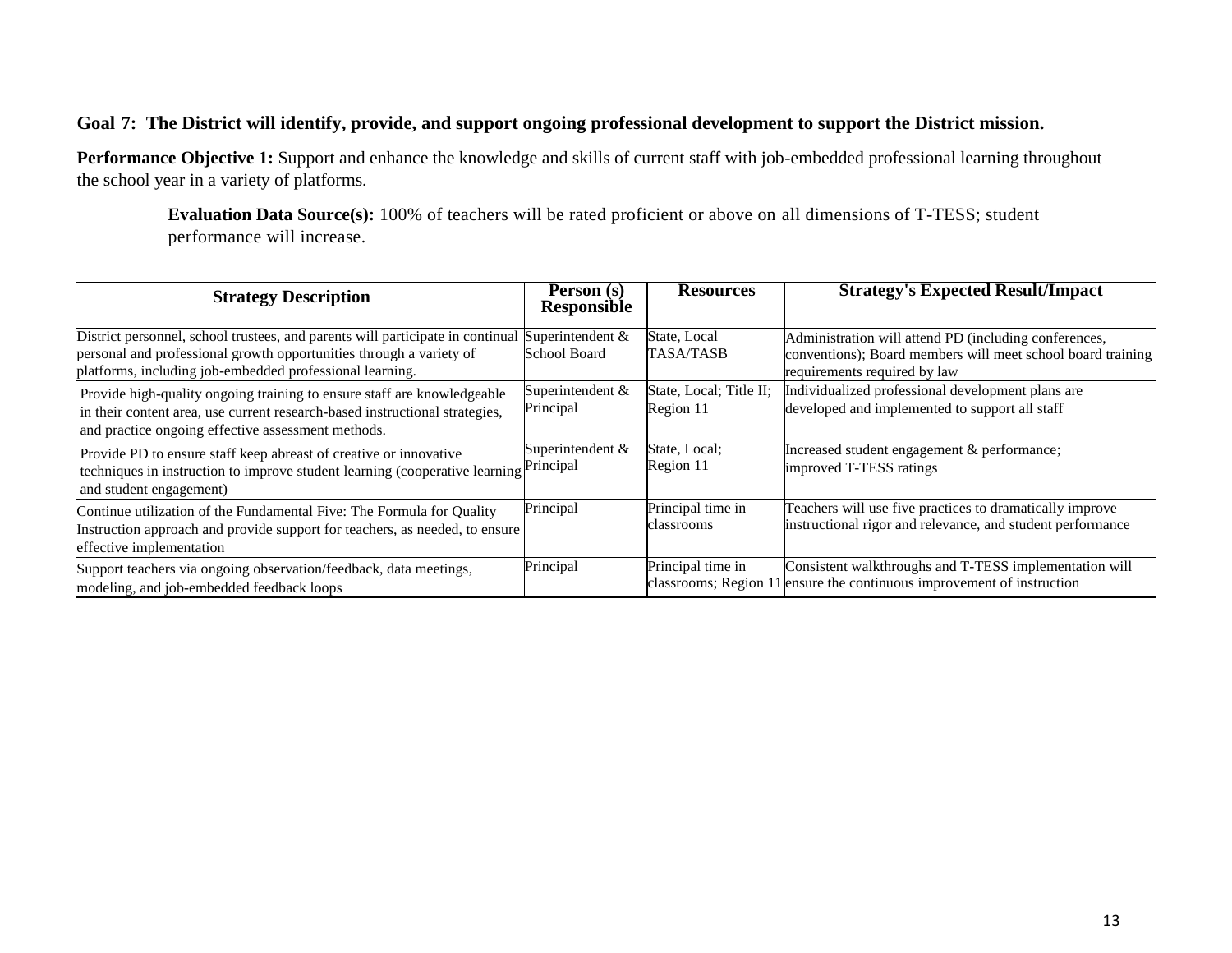#### **Goal 8: The District will provide and maintain facilities appropriate for the high level of teaching and learning expected.**

| <b>Strategy Description</b>                                                                                                                                     | Person (s)<br><b>Responsible</b>             | <b>Resources</b> | <b>Strategy's Expected Result/Impact</b>                                                            |
|-----------------------------------------------------------------------------------------------------------------------------------------------------------------|----------------------------------------------|------------------|-----------------------------------------------------------------------------------------------------|
| Conduct an annual facilities needs assessment and instructional needs<br>assessments to determine availability of resources to meet current and<br>future needs | Superintendent &<br><b>Board of Trustees</b> | Local            | Growth plans and results from facilities needs assessments                                          |
| Continue to monitor and modify facility according to student growth plans Superintendent $\&$<br>and facility needs assessment                                  | <b>Board of Trustees</b>                     | Local            | Facilities and resources will be updated as<br>appropriate to meet instructional needs of students. |
| Continue to upgrade facilities and equipment to provide students the<br>resources needed to succeed.                                                            | Superintendent &<br><b>Board of Trustees</b> | Local            | Ongoing maintenance and enhancements to ensure student and<br>staff safety and security             |

#### **Goal 9: The District, and its employees, will communicate effectively in order to portray the desires of a high quality instructional program and facility.**

| <b>Strategy Description</b>                                                                                                                 | <b>Person</b> (s)<br>Responsible                  | <b>Resources</b> | <b>Strategy's Expected Result/Impact</b>                                                                    |
|---------------------------------------------------------------------------------------------------------------------------------------------|---------------------------------------------------|------------------|-------------------------------------------------------------------------------------------------------------|
| Conduct annual survey of teachers, students, and parents to determine<br>efficacy of communication within the district by all stakeholders. | Administration,<br>Teachers, Students,<br>Parents | Local            | At least 90% of the surveys received will indicate positive<br>communication practices by all stakeholders. |
|                                                                                                                                             |                                                   |                  |                                                                                                             |
|                                                                                                                                             |                                                   |                  |                                                                                                             |
|                                                                                                                                             |                                                   |                  |                                                                                                             |
|                                                                                                                                             |                                                   |                  |                                                                                                             |
|                                                                                                                                             |                                                   |                  |                                                                                                             |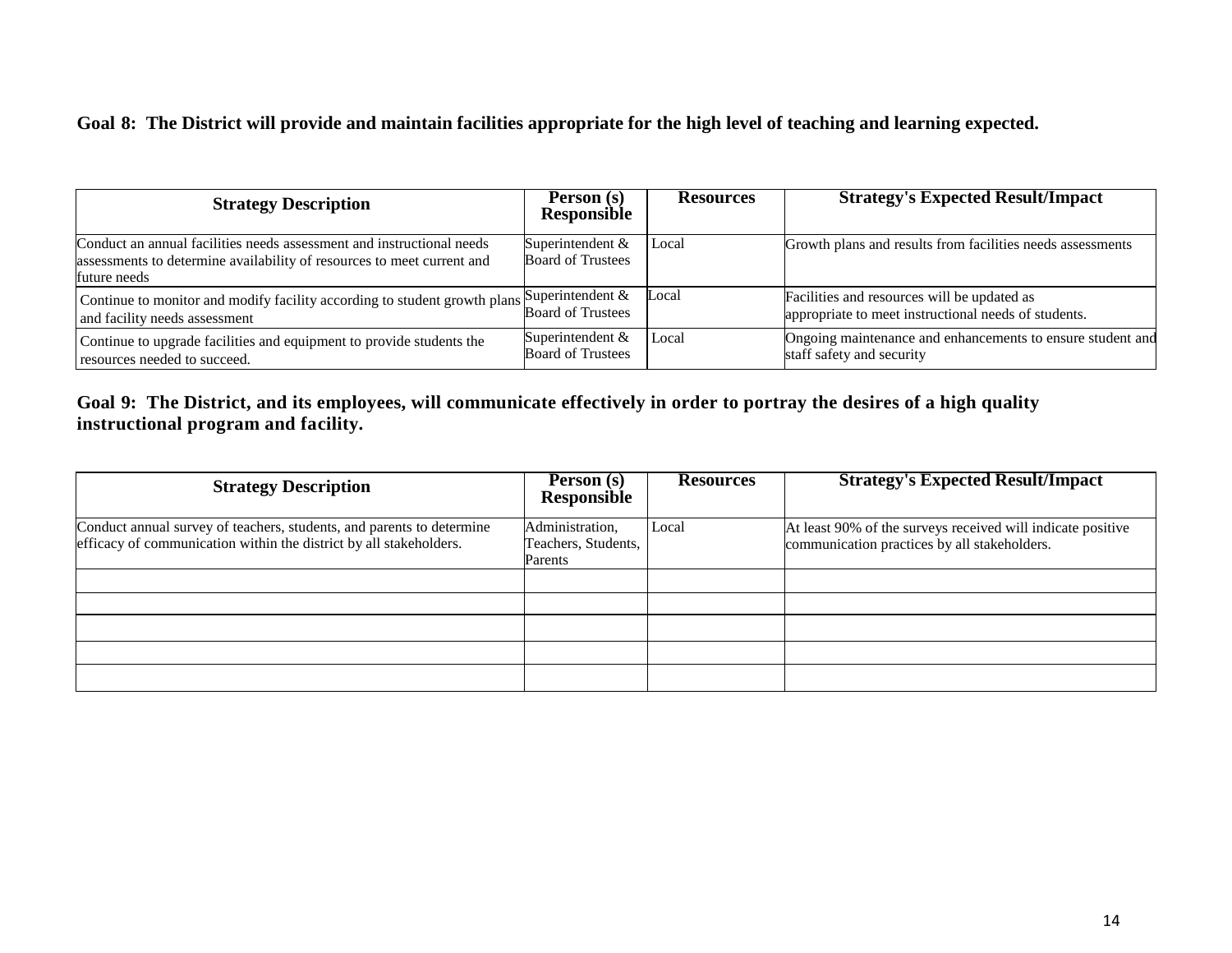| 2020-2021 Site Based Decision Making Team |  |  |  |  |  |
|-------------------------------------------|--|--|--|--|--|
|-------------------------------------------|--|--|--|--|--|

| <b>Name</b>                      | <b>Position/Role/Title</b>     |
|----------------------------------|--------------------------------|
| <b>Wendell Barker</b>            | Superintendent; Non-teaching   |
| <b>Natalie Rogers</b>            | Principal; Non-teaching        |
| Gayle Taylor                     | Teacher                        |
| Iris Burkett                     | Teacher                        |
| Trina Toalson                    | Teacher                        |
| Donna Polston                    | Parent                         |
| <b>Gretchen Davies</b>           | Parent                         |
| Ann Reagan                       | <b>Community Member</b>        |
| Melissa Potter                   | <b>Community Member</b>        |
| Beth Henderson, Jesse's Drive In | <b>Business Representative</b> |
| Lynette Babcock, Ag Extension    | <b>Business Representative</b> |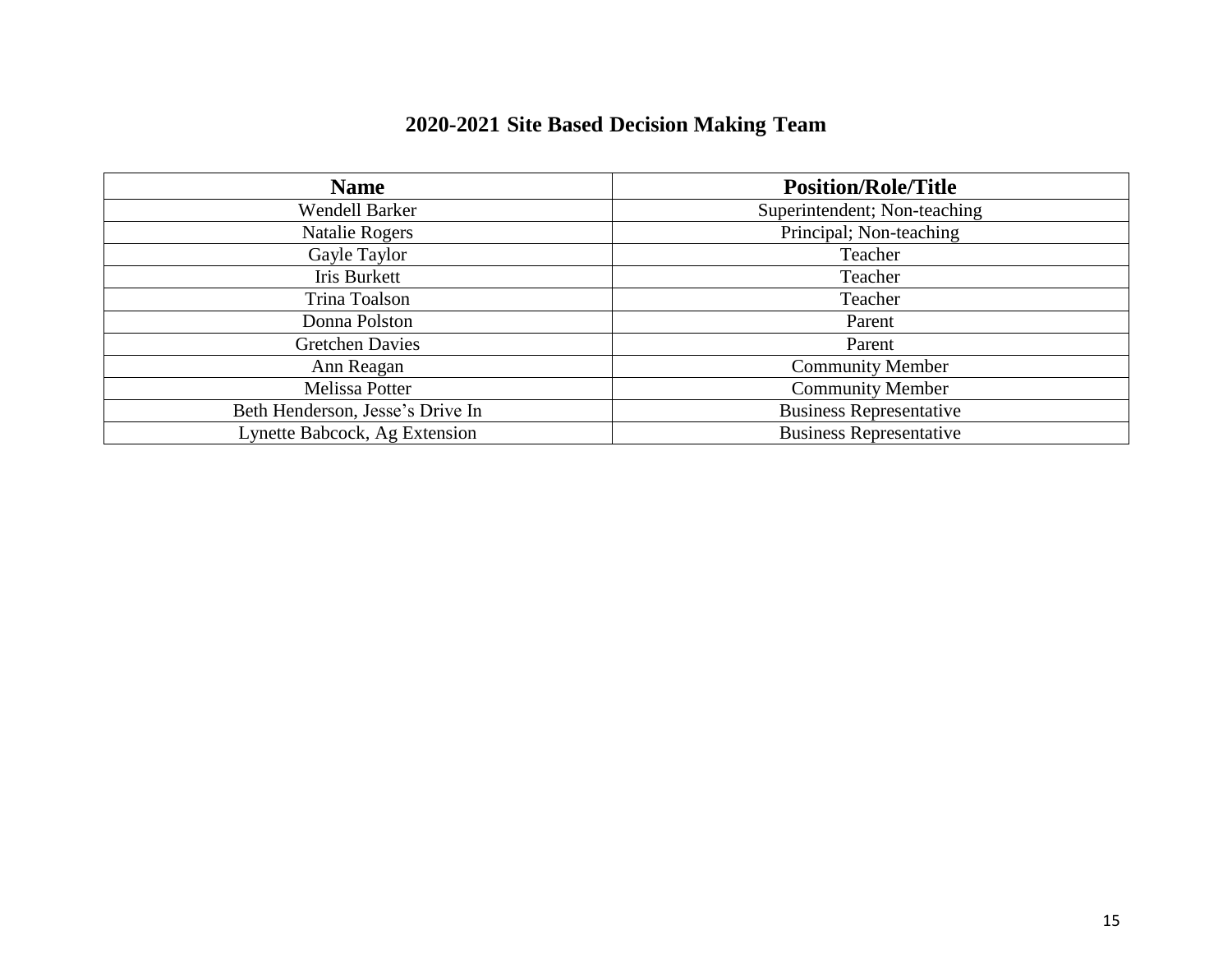### **FEDERAL FUNDS PLANNING AMOUNTS/ALLOCATIONS**

Title I Part A \$41,549 Title II Part A \$3,278 Title IV Part A \$10,000 Small, Rural Schools Grant \$9,100

### **ESTIMATED EXPENDITURES FOR FEDERAL FUNDS**

| <b>FUND</b>                | <b>Title</b>                                                | <b>Resources</b> | <b>Expenditures</b>                                               |
|----------------------------|-------------------------------------------------------------|------------------|-------------------------------------------------------------------|
|                            |                                                             |                  |                                                                   |
| $211$ – Title I Part A     | <b>Improving Basic</b><br>Programs                          | \$41,549         | $$41,549$ – Educational Aide(s), $2nd$ Grade<br>Teacher           |
| $255 -$ Title II Part A    | <b>Teacher and Principal</b><br>Training and<br>Recruitment | \$3,278          | $$3278 - Educational Aide(s), 2nd Grade Teacher$                  |
| 270 - Small, Rural Schools | Small, Rural School<br>Grant                                | \$9,100          | \$9,100 - Technology Support and Hardware<br>replacement          |
| 289- Title IV Subpart 1    |                                                             | \$10,000         | $$10,000$ – Educational Aide(s), 2 <sup>nd</sup> Grade<br>Teacher |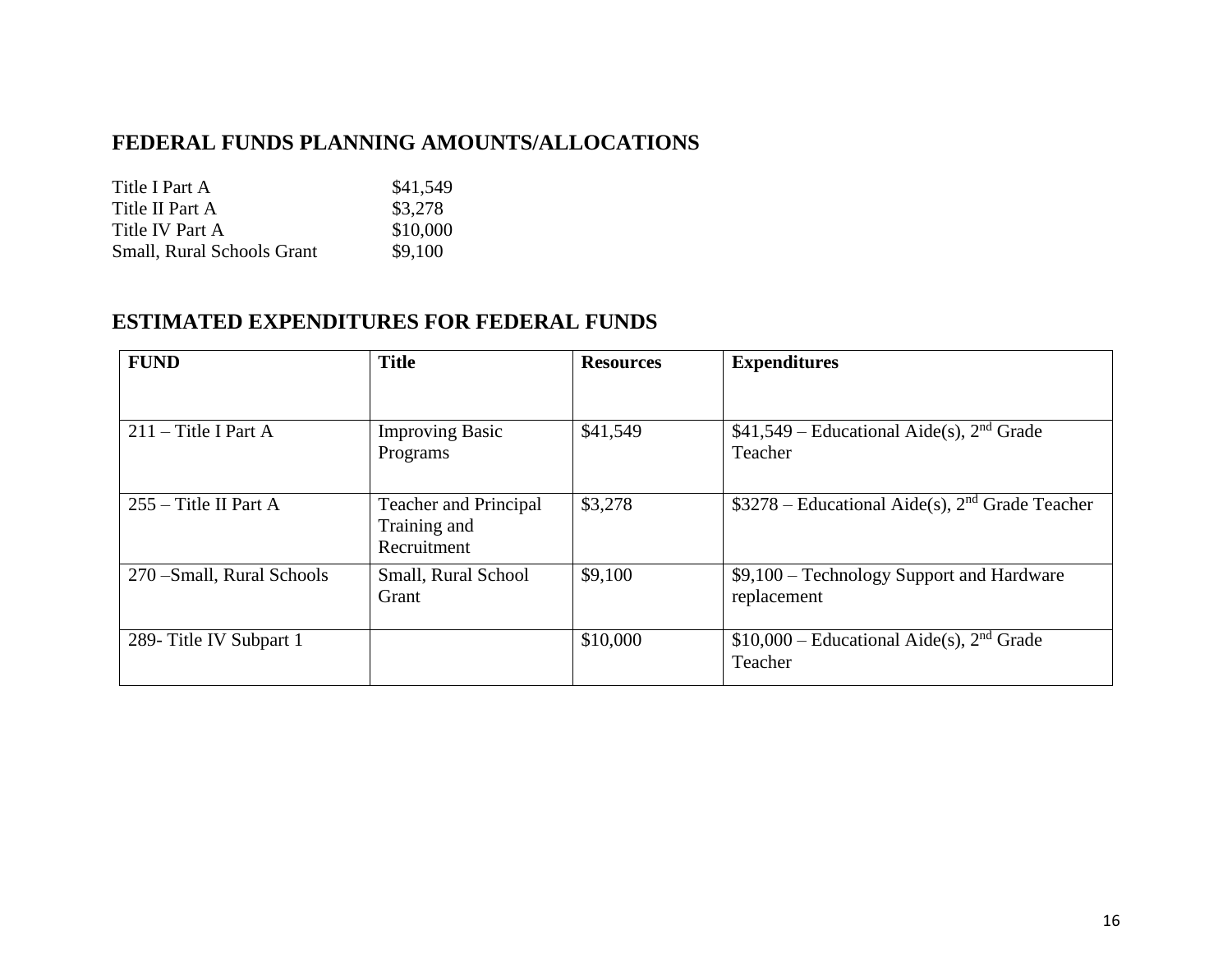## Palo Pinto Elementary Palo Pinto ISD Early Childhood Literacy Proficiency Plan Through 2025 Board approved: October 6, 2020

| Goal: Increase the percent of 3rd grade students that score MEETS GRADE<br>LEVEL or above on STAAR Reading from 64% to 69% by August 2025. |                                                                                                  |              |                |                              |  |
|--------------------------------------------------------------------------------------------------------------------------------------------|--------------------------------------------------------------------------------------------------|--------------|----------------|------------------------------|--|
| Targets                                                                                                                                    | <b>ALL</b>                                                                                       | <b>WHITE</b> | <b>ECO DIS</b> | <b>CONT</b><br><b>ENROLL</b> |  |
| <b>Baseline</b>                                                                                                                            | 64                                                                                               | 75           | 64             | 55                           |  |
| (2019)<br>2020                                                                                                                             |                                                                                                  |              |                |                              |  |
|                                                                                                                                            | Not Rated: Declared State of Disaster due to COVID-19 STAAR<br>cancellations and school closures |              |                |                              |  |
| 2021                                                                                                                                       | 65                                                                                               | 76           | 65             | 56                           |  |
| 2022                                                                                                                                       | 66                                                                                               | 77           | 66             | 57                           |  |
| 2023                                                                                                                                       | 67                                                                                               | 78           | 67             | 58                           |  |
| 2024                                                                                                                                       | 68                                                                                               | 79           | 68             | 59                           |  |
| 2025                                                                                                                                       | 69<br>--<br>- -                                                                                  | 80<br>- -    | 69             | 60<br>.                      |  |

Data: txschools.gov->Palo Pinto Elem->Closing the Gaps Add'l Details->Dig Into the Data->Performance->STAAR Performance->Grade 3

GPM 1.1: The percent of PK Students that score on grade level or above in literacy (rapid lettering naming [1 and 2], phonological awareness) as indicated on CIRCLE will increase from 70% to 78% by August 2025.

| <b>Targets</b> | <b>ALL</b> | <b>WHITE</b>                                                                                     | <b>ECO DIS</b> | <b>CONT</b><br><b>ENROLL</b> |
|----------------|------------|--------------------------------------------------------------------------------------------------|----------------|------------------------------|
| 2020           |            | Not Rated: Declared State of Disaster due to COVID-19 STAAR<br>cancellations and school closures |                |                              |
| 2021           | 70         |                                                                                                  |                |                              |
| 2022           | 72         |                                                                                                  |                |                              |
| 2023           | 74         |                                                                                                  |                |                              |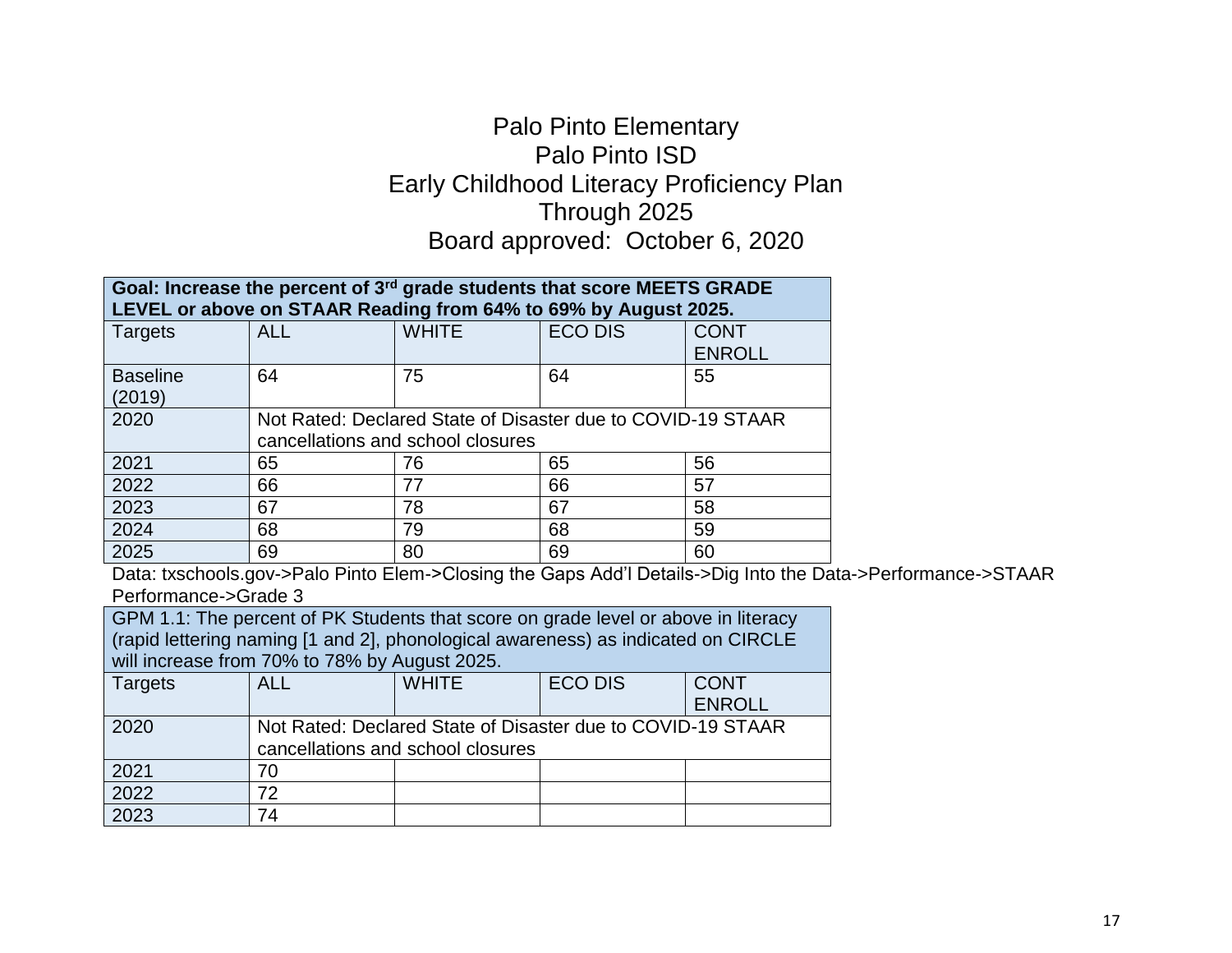| 2024                   | 76                                                                                           |                                   |                                                             |               |                                                                                                             |
|------------------------|----------------------------------------------------------------------------------------------|-----------------------------------|-------------------------------------------------------------|---------------|-------------------------------------------------------------------------------------------------------------|
| 2025                   | 78                                                                                           |                                   |                                                             |               |                                                                                                             |
|                        | Data: Rapid lettering naming (1 and 2), phonological awareness, Avg. all 3 areas             |                                   |                                                             |               |                                                                                                             |
|                        | GPM 1.2: The percent of K Students that score on grade level or above in literacy            |                                   |                                                             |               |                                                                                                             |
|                        | (listening comprehension) as indicated on EOY TPRI/Tx KEA will increase from 68%             |                                   |                                                             |               |                                                                                                             |
| to 76% by August 2025. |                                                                                              |                                   |                                                             |               |                                                                                                             |
| <b>Targets</b>         | <b>ALL</b>                                                                                   | <b>WHITE</b>                      | <b>ECO DIS</b>                                              | <b>CONT</b>   |                                                                                                             |
|                        |                                                                                              |                                   |                                                             | <b>ENROLL</b> |                                                                                                             |
| 2020                   |                                                                                              |                                   | Not Rated: Declared State of Disaster due to COVID-19 STAAR |               |                                                                                                             |
|                        |                                                                                              | cancellations and school closures |                                                             |               |                                                                                                             |
| 2021                   | 68                                                                                           |                                   |                                                             |               |                                                                                                             |
| 2022                   | 70                                                                                           |                                   |                                                             |               |                                                                                                             |
| 2023                   | 72                                                                                           |                                   |                                                             |               |                                                                                                             |
| 2024                   | 74                                                                                           |                                   |                                                             |               |                                                                                                             |
| 2025                   | 76                                                                                           |                                   |                                                             |               |                                                                                                             |
|                        |                                                                                              |                                   |                                                             |               | Data: Total Questions Correct on the Listening Comprehension, 100 - %SD percent for Total Questions Correct |
|                        | GPM 1.3: The percent of 1 <sup>st</sup> Grade Students that score on grade level or above in |                                   |                                                             |               |                                                                                                             |
|                        | literacy (reading comprehension) as indicated on EOY TPRI will increase from 70% to          |                                   |                                                             |               |                                                                                                             |
| 76% by August 2025.    |                                                                                              |                                   |                                                             |               |                                                                                                             |
| <b>Targets</b>         | <b>ALL</b>                                                                                   | <b>WHITE</b>                      | <b>ECO DIS</b>                                              | <b>CONT</b>   |                                                                                                             |
|                        |                                                                                              |                                   |                                                             | <b>ENROLL</b> |                                                                                                             |
| 2020                   |                                                                                              |                                   | Not Rated: Declared State of Disaster due to COVID-19 STAAR |               |                                                                                                             |
|                        |                                                                                              | cancellations and school closures |                                                             |               |                                                                                                             |
| 2021                   | 70                                                                                           |                                   |                                                             |               |                                                                                                             |
| 2022                   | 71                                                                                           |                                   |                                                             |               |                                                                                                             |
| 2023                   | 72                                                                                           |                                   |                                                             |               |                                                                                                             |
| 2024                   | 74                                                                                           |                                   |                                                             |               |                                                                                                             |
| 2025                   | 76                                                                                           |                                   |                                                             |               |                                                                                                             |

Data: Comprehension from 1<sup>st</sup> and 2<sup>nd</sup> story, Avg. the comprehension 1 and 2 stories, then 100-avg.

GPM 1.4: The percent of 2<sup>nd</sup> Grade Students that score on grade level or above in literacy (reading comprehension) as indicated on EOY TPRI will increase from 67% to 75% by August 2025.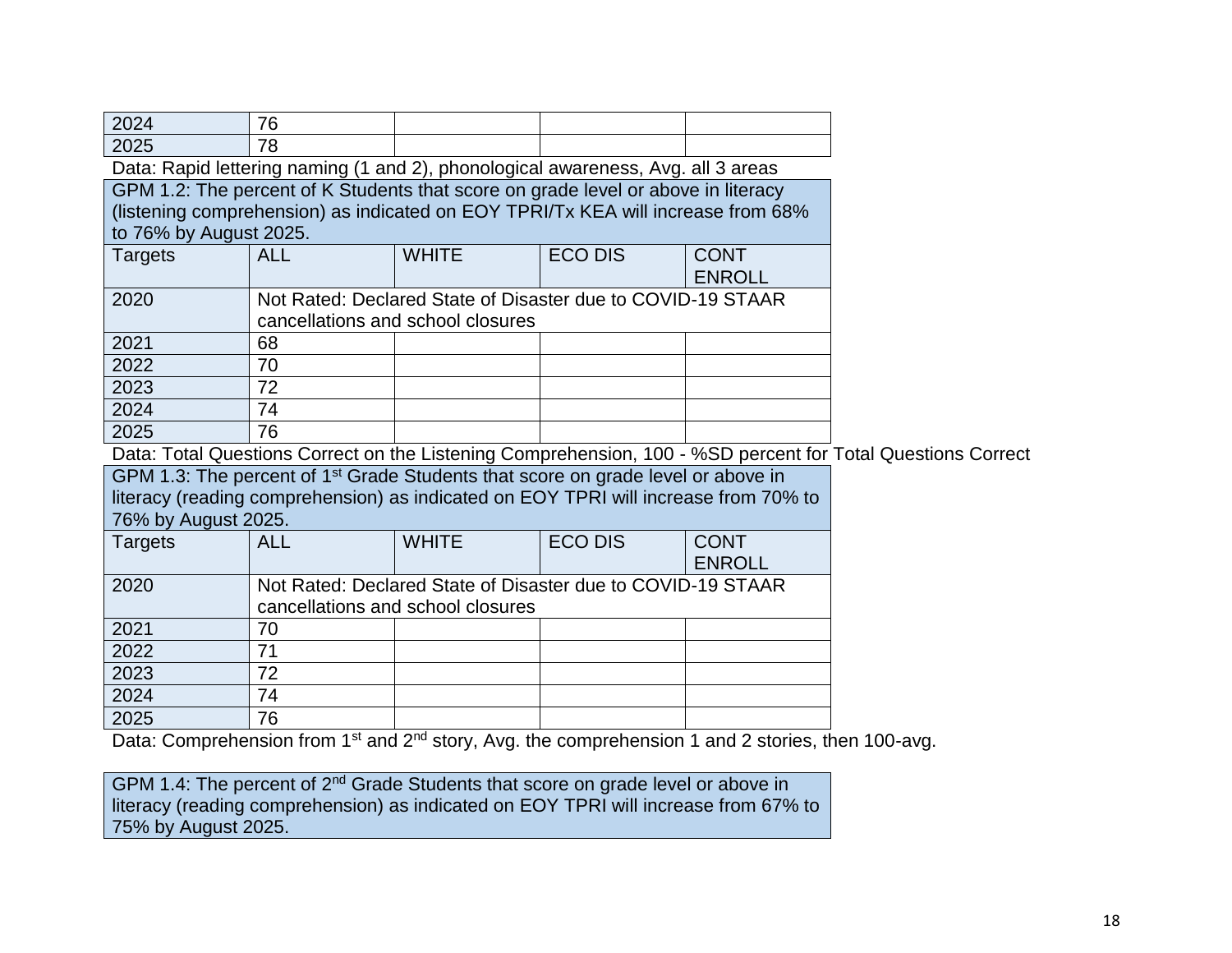| <b>Targets</b> | <b>ALL</b> | <b>WHITE</b>                                                | <b>ECO DIS</b> | <b>CONT</b>   |
|----------------|------------|-------------------------------------------------------------|----------------|---------------|
|                |            |                                                             |                | <b>ENROLL</b> |
| 2020           |            | Not Rated: Declared State of Disaster due to COVID-19 STAAR |                |               |
|                |            | cancellations and school closures                           |                |               |
| 2021           | 67         |                                                             |                |               |
| 2022           | 69         |                                                             |                |               |
| 2023           | 71         |                                                             |                |               |
| 2024           | 73         |                                                             |                |               |
| 2025           | 75         |                                                             |                |               |

Data: Comprehension from 1<sup>st</sup> and 2<sup>nd</sup> story, Avg. the comprehension 1 and 2 stories, then 100-avg.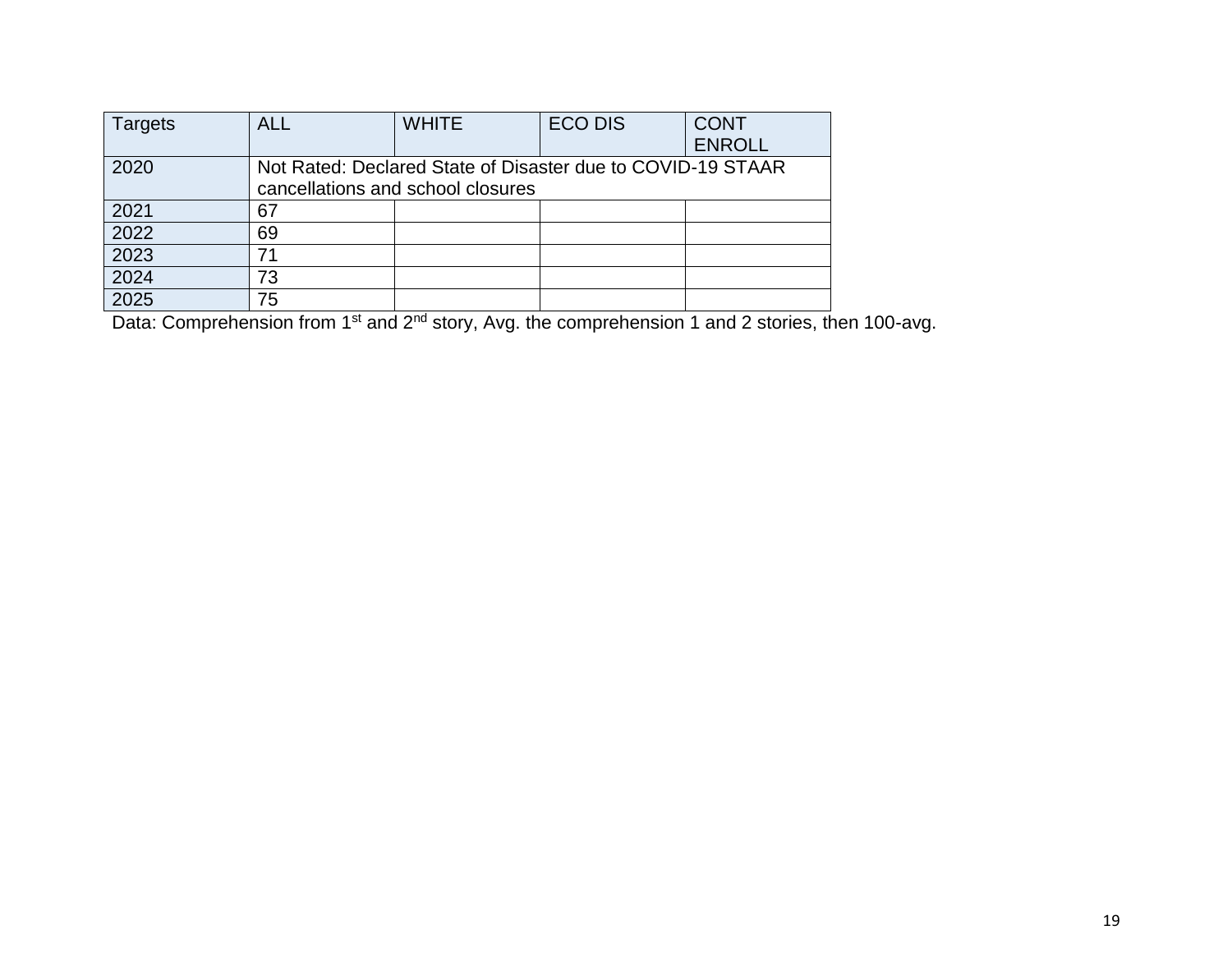## Palo Pinto Elementary Palo Pinto ISD Early Childhood Mathematics Proficiency Plan Through 2025 Board approved: October 6, 2020

| Goal: Increase the percent of 3rd grade students that score MEETS GRADE<br>LEVEL or above on STAAR Mathematics from 57% to 62% by June 2025. |                                                                                                  |              |                |                              |  |
|----------------------------------------------------------------------------------------------------------------------------------------------|--------------------------------------------------------------------------------------------------|--------------|----------------|------------------------------|--|
| Targets                                                                                                                                      | <b>ALL</b>                                                                                       | <b>WHITE</b> | <b>ECO DIS</b> | <b>CONT</b><br><b>ENROLL</b> |  |
| <b>Baseline</b><br>(2019)                                                                                                                    | 57                                                                                               | 58           | 55             | 64                           |  |
| 2020                                                                                                                                         | Not Rated: Declared State of Disaster due to COVID-19 STAAR<br>cancellations and school closures |              |                |                              |  |
| 2021                                                                                                                                         | 58                                                                                               | 59           | 56             | 65                           |  |
| 2022                                                                                                                                         | 59                                                                                               | 60           | 57             | 66                           |  |
| 2023                                                                                                                                         | 60                                                                                               | 61           | 58             | 67                           |  |
| 2024                                                                                                                                         | 61                                                                                               | 62           | 59             | 68                           |  |
| 2025                                                                                                                                         | 62                                                                                               | 63           | 60             | 69                           |  |
| Data: txschools.gov->Palo Pinto Flem->Closing the Gaps Add'l Details->Dig Into the Da                                                        |                                                                                                  |              |                |                              |  |

>Palo Pinto Elem->Closing the Gaps Add'l Details->Dig Into the Data->Performance->STAAR Performance->Grade 3

| GPM 1.1: The percent of PK Students that score on grade level or above in numeracy |                                                             |                                                                    |  |               |  |  |  |
|------------------------------------------------------------------------------------|-------------------------------------------------------------|--------------------------------------------------------------------|--|---------------|--|--|--|
|                                                                                    |                                                             | as indicated on CIRCLE will increase from 72% to 80% by June 2025. |  |               |  |  |  |
| <b>Targets</b>                                                                     | <b>ALL</b>                                                  | <b>ECO DIS</b><br><b>WHITE</b><br><b>CONT</b>                      |  |               |  |  |  |
|                                                                                    |                                                             |                                                                    |  | <b>ENROLL</b> |  |  |  |
| 2020                                                                               | Not Rated: Declared State of Disaster due to COVID-19 STAAR |                                                                    |  |               |  |  |  |
|                                                                                    |                                                             | cancellations and school closures                                  |  |               |  |  |  |
| 2021                                                                               | 72                                                          |                                                                    |  |               |  |  |  |
| 2022                                                                               | 74                                                          |                                                                    |  |               |  |  |  |
| 2023                                                                               | 76                                                          |                                                                    |  |               |  |  |  |
| 2024                                                                               | 78                                                          |                                                                    |  |               |  |  |  |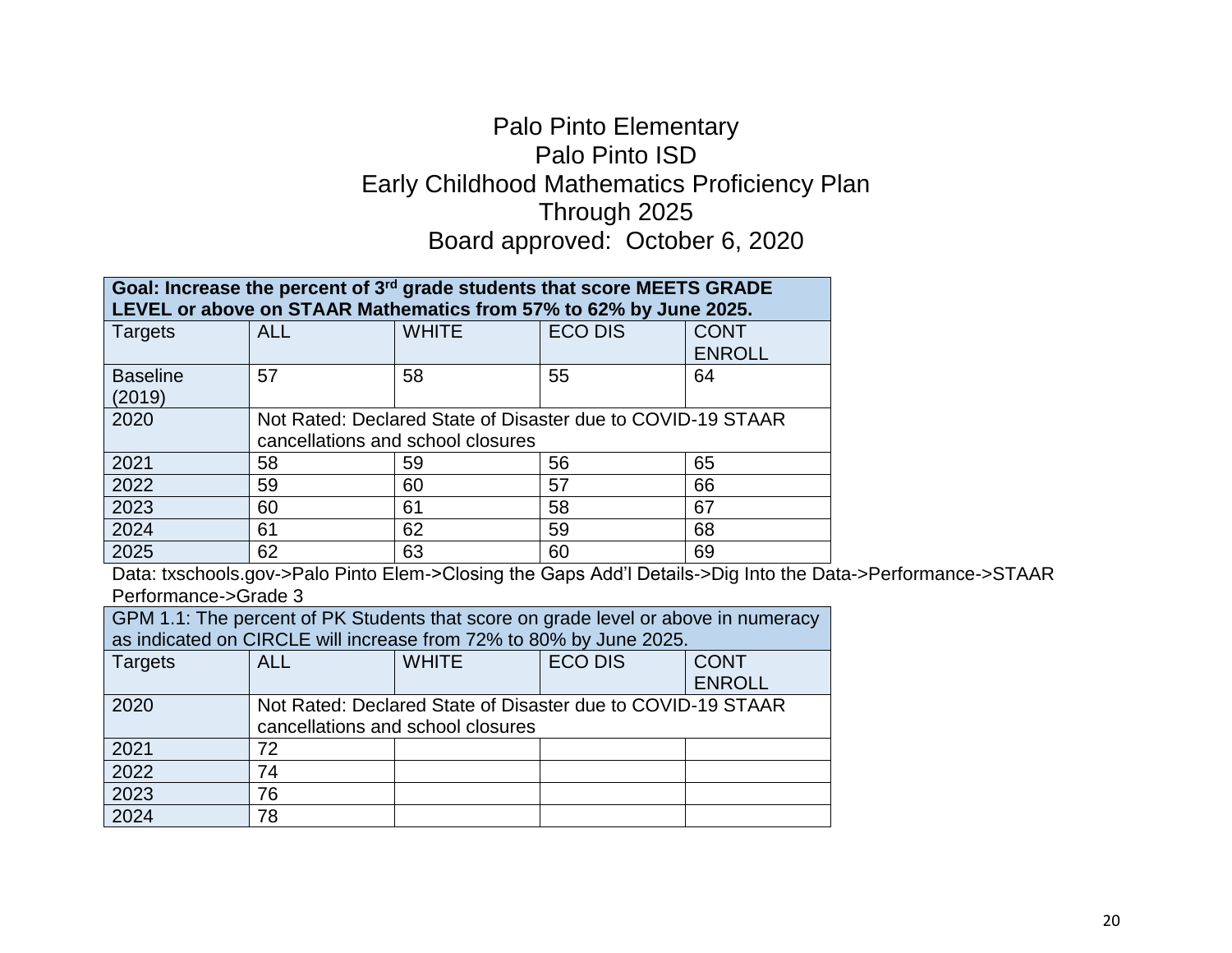| 2025                                                                       | 80                                |                                                                                              |                |               |  |  |
|----------------------------------------------------------------------------|-----------------------------------|----------------------------------------------------------------------------------------------|----------------|---------------|--|--|
| Data: Math and optional math, Avg. both math and optional math then divide |                                   |                                                                                              |                |               |  |  |
|                                                                            |                                   | GPM 1.2: The percent of K Students that score on grade level or above in math as             |                |               |  |  |
|                                                                            |                                   | indicated on EOY test provided by HMH Go Math/Tx KEA will increase from 70% to               |                |               |  |  |
| 77% by June 2025.                                                          |                                   |                                                                                              |                |               |  |  |
| <b>Targets</b>                                                             | <b>ALL</b>                        | <b>WHITE</b>                                                                                 | <b>ECO DIS</b> | <b>CONT</b>   |  |  |
|                                                                            |                                   |                                                                                              |                | <b>ENROLL</b> |  |  |
| 2020                                                                       |                                   | Not Rated: Declared State of Disaster due to COVID-19 STAAR                                  |                |               |  |  |
|                                                                            |                                   | cancellations and school closures                                                            |                |               |  |  |
| 2021                                                                       | 70                                |                                                                                              |                |               |  |  |
| 2022                                                                       | 71                                |                                                                                              |                |               |  |  |
| 2023                                                                       | 73                                |                                                                                              |                |               |  |  |
| 2024                                                                       | 75                                |                                                                                              |                |               |  |  |
| 2025                                                                       | 77                                |                                                                                              |                |               |  |  |
|                                                                            |                                   | Data: Discussed with teacher, HMH Go Math (2020)                                             |                |               |  |  |
|                                                                            |                                   | GPM 1.3: The percent of 1 <sup>st</sup> Grade Students that score on grade level or above in |                |               |  |  |
|                                                                            |                                   | math as indicated on EOY test provided by HMH Go Math will increase from 72% to              |                |               |  |  |
| 80% by June 2025.                                                          |                                   |                                                                                              |                |               |  |  |
| Targets                                                                    | <b>ALL</b>                        | <b>WHITE</b>                                                                                 | <b>ECO DIS</b> | <b>CONT</b>   |  |  |
|                                                                            |                                   |                                                                                              |                | <b>ENROLL</b> |  |  |
| 2020                                                                       |                                   | Not Rated: Declared State of Disaster due to COVID-19 STAAR                                  |                |               |  |  |
|                                                                            | cancellations and school closures |                                                                                              |                |               |  |  |
| 2021                                                                       | 72                                |                                                                                              |                |               |  |  |
| 2022                                                                       | 74                                |                                                                                              |                |               |  |  |
| 2023                                                                       | 76                                |                                                                                              |                |               |  |  |
| 2024                                                                       | 78                                |                                                                                              |                |               |  |  |
| 2025                                                                       | 80                                |                                                                                              |                |               |  |  |
| Data: Discussed with teacher, HMH Go Math (2020)                           |                                   |                                                                                              |                |               |  |  |

| GPM 1.4: The percent of 2 <sup>nd</sup> Grade Students that score on grade level or above in |  |  |  |  |  |  |
|----------------------------------------------------------------------------------------------|--|--|--|--|--|--|
| math as indicated on EOY test provided by HMH Go Math will increase from 72% to              |  |  |  |  |  |  |
| 80% by June 2025.                                                                            |  |  |  |  |  |  |
| <b>CONT</b><br><b>ECO DIS</b><br><b>WHITE</b><br><b>ALL</b><br><b>Targets</b>                |  |  |  |  |  |  |